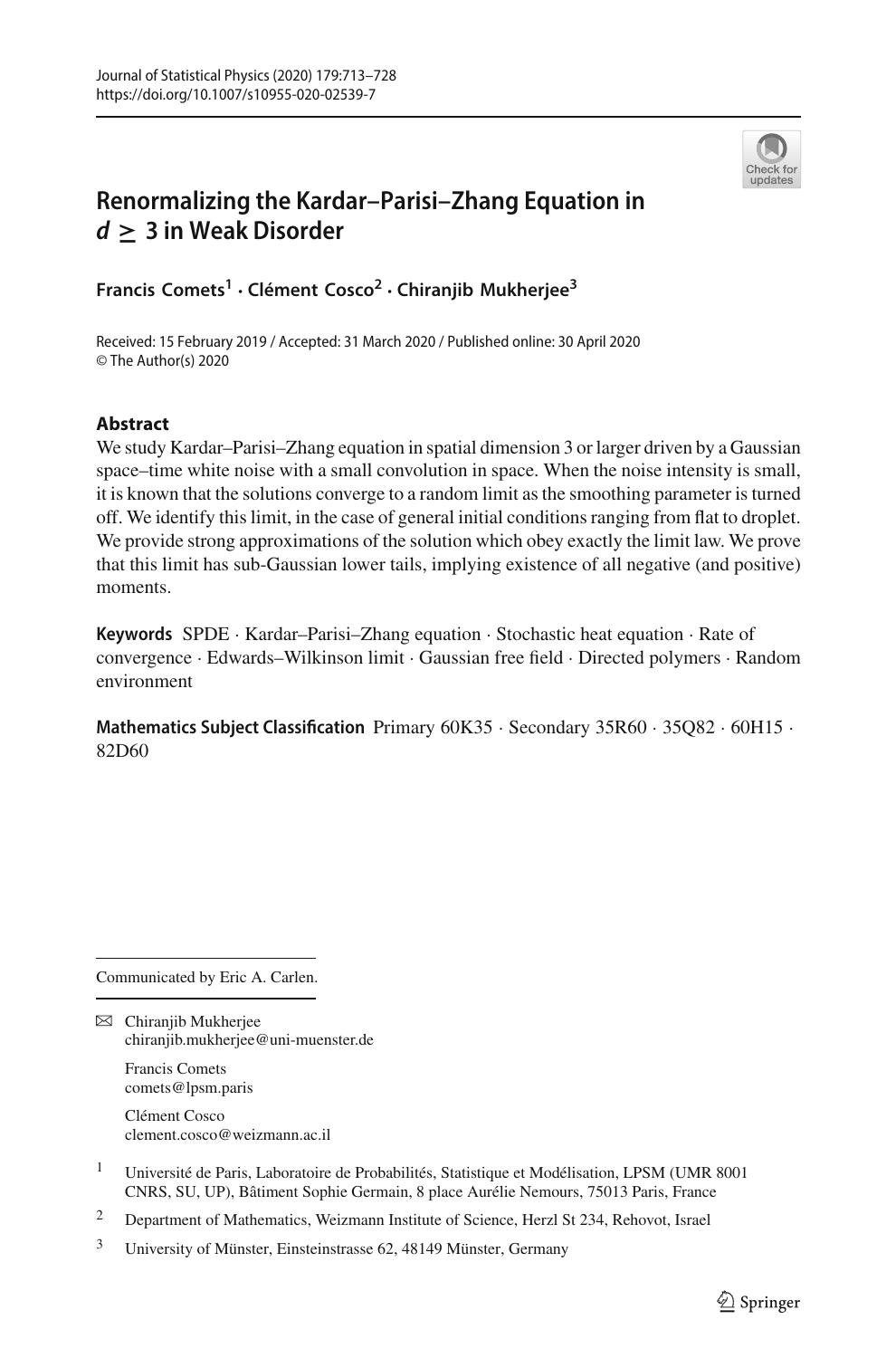# **1 Introduction and Main Results**

#### **1.1 KPZ Equation and Its Regularization**

We consider the *Kardar–Parisi–Zhang* (KPZ) equation written informally as

<span id="page-1-0"></span>
$$
\frac{\partial}{\partial t}h = \frac{1}{2}\Delta h + \left[\frac{1}{2}|\nabla h|^2 - \infty\right] + \xi \qquad h: \mathbb{R}_+ \times \mathbb{R}^d \to \mathbb{R} \tag{1.1}
$$

and driven by a totally uncorrelated Gaussian space–time white noise  $\xi$ . More precisely,  $\xi$ on  $\mathbb{R}_+ \times \mathbb{R}^d$  is a family  $\{\xi(\varphi)\}_{\varphi \in \mathcal{S}(\mathbb{R}_+ \times \mathbb{R}^d)}$  of Gaussian random variables

$$
\xi(\varphi) = \int_0^\infty \int_{\mathbb{R}^d} dt \, dx \, \xi(t, x) \, \varphi(t, x)
$$

with mean 0 and covariance

$$
\mathbb{E}\big[\xi(\varphi_1)\ \xi(\varphi_2)\big]=\int_0^\infty\int_{\mathbb{R}^d}\varphi_1(t,x)\varphi_2(t,x)\,\mathrm{d}t\,\mathrm{d}x.
$$

The Eq.  $(1.1)$  describes the evolution of a growing interface in  $d + 1$  dimension [\[19](#page-15-0)[,26\]](#page-15-1) and also appears as the scaling limit for  $d = 1$  of front propagation of the certain exclusion processes  $(3,10)$  as well as that of the free energy of the discrete directed polymer  $(1)$ . It should be noted that, on a rigorous level, only distribution-valued solutions are expected for  $(1.1)$ , and thus it is already ill-posed in  $d = 1$  stemming from the inherent non-linearity of the equation and the fundamental problem of squaring or multiplying random distributions. For  $d = 1$ , studies related to the above equation have enjoyed a huge resurgence of interest in the last decade starting with the important work [\[16](#page-15-3)] which gave an intrinsic precise notion of a *solution* to [\(1.1\)](#page-1-0).

We now fix a spatial dimension  $d \geq 3$ . As remarked earlier, since [\(1.1\)](#page-1-0) is a-priori ill-posed, we will study its regularized version

<span id="page-1-1"></span>
$$
\frac{\partial}{\partial t}h_{\varepsilon} = \frac{1}{2}\Delta h_{\varepsilon} + \left[\frac{1}{2}|\nabla h_{\varepsilon}|^2 - C_{\varepsilon}\right] + \beta \varepsilon^{\frac{d-2}{2}} \xi_{\varepsilon} , \qquad h_{\varepsilon}(0, x) = 0, \tag{1.2}
$$

which is driven by the spatially mollified noise

$$
\xi_{\varepsilon}(t,x)=(\xi(t,\cdot)\star\phi_{\varepsilon})(x)=\int\phi_{\varepsilon}(x-y)\xi(t,y)\,dy,
$$

with  $\phi_{\varepsilon}(\cdot) = \varepsilon^{-d} \phi(\cdot/\varepsilon)$  being a suitable approximation of the Dirac measure  $\delta_0$  and  $C_{\varepsilon}$ being a suitable divergent (renormalization) constant. We will work with a fixed mollifier  $\phi : \mathbb{R}^d \to \mathbb{R}_+$  which is smooth and spherically symmetric, with supp $(\phi) \subset B(0, \frac{1}{2})$  and  $\int_{\mathbb{R}^d} \phi(x) dx = 1$ . Then,  $\{\xi_{\varepsilon}(t, x)\}\)$  is a centered Gaussian field with covariance

$$
\mathbb{E}[\xi_{\varepsilon}(t,x)\xi_{\varepsilon}(s,y)] = \delta(t-s)\,\varepsilon^{-d}V\big((x-y)/\varepsilon\big),\,
$$

where  $V = \phi \star \phi$  is a smooth function supported in *B*(0, 1). We also remark that in [\(1.2\)](#page-1-1), the multiplicative parameter  $\beta$  can be taken to be positive without loss of generality, while by rescaling, no multiplicative parameter is needed in  $(1.1)$ , see [\[25\]](#page-15-4). Also in spatial dimensions  $d \geq 3$ , the factor  $\varepsilon^{\frac{d-2}{2}}$  is the correct scaling—a small enough  $\beta > 0$  guarantees a non-trivial random limit of  $h_{\varepsilon}$  as  $\varepsilon \to 0$ , see the discussion in Sect. [1.3.](#page-5-0)

The goal of the present article is to consider *general solutions* of [\(1.2\)](#page-1-1), namely the solutions of [\(1.2\)](#page-1-1) with various initial conditions and prove that as the mollification parameter  $\varepsilon$  is turned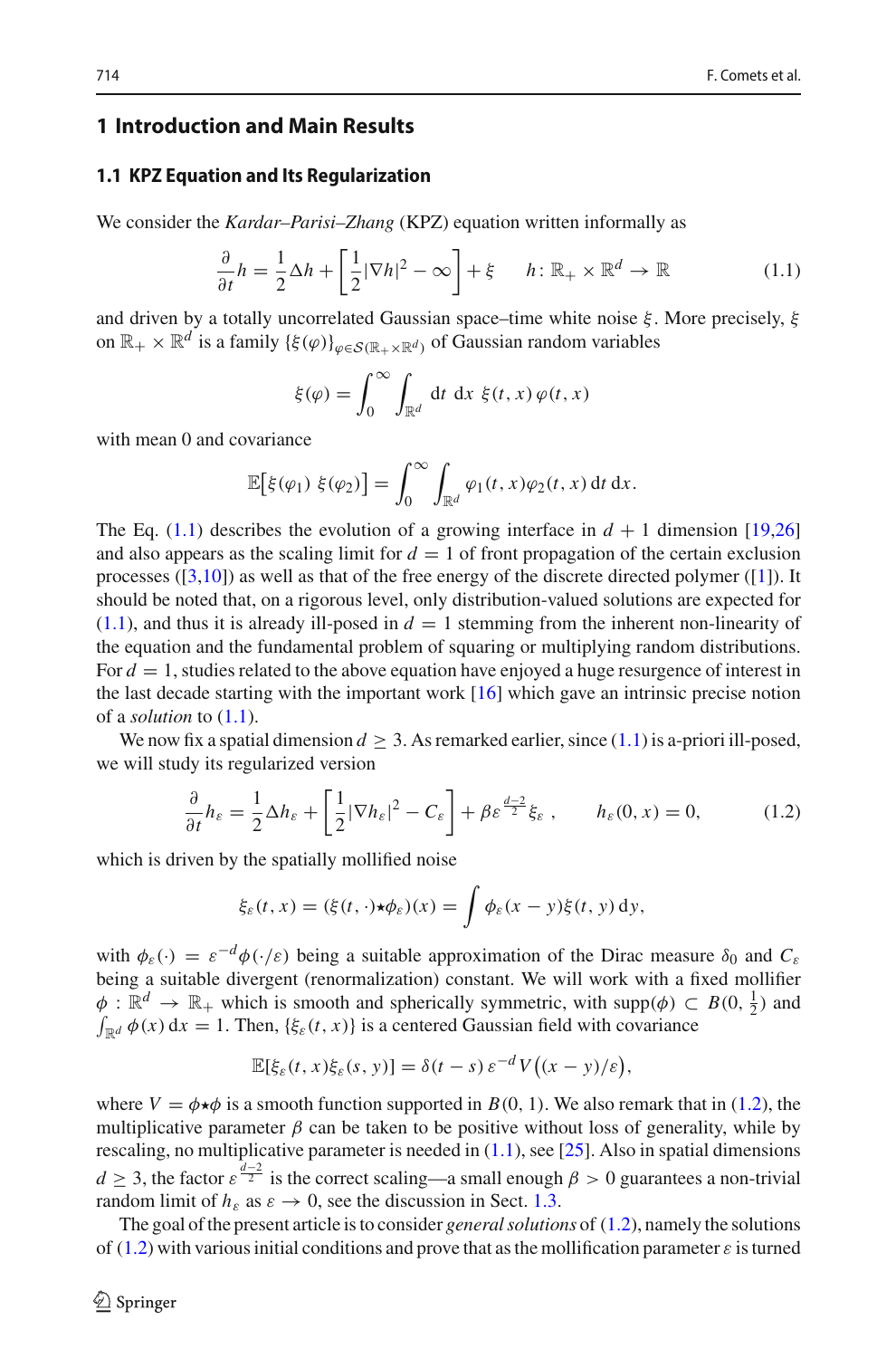off, the renormalized solution of [\(1.2\)](#page-1-1) converges to a meaningful random limit as long as  $\beta$  remains small enough. We use Feynman–Kac representation of the solution of stochastic heat equation and results from directed polymers. Not only do we identify the distributional limit of  $h_{\varepsilon}$ , but we also provide a sequence (indexed by  $\varepsilon$ ) of functions of the noise such that

- it is a strong approximation of  $h_{\varepsilon}$ , i.e. the difference tends to 0 in norm,
- it is a stationary solution of the SPDE in  $(1.2)$ ,
- all terms in the sequence (in  $\varepsilon$ ) have a constant law.

The above functions for the flat initial condition are defined from the martingale limit of a random polymer model taken at some rescaled, shifted and time-reversed version of the noise. The similar approximating functions for other intial conditions can be derived from the martingale limit taken at various version of the noise and the heat kernel. We finally show that it has sub-Gaussian lower tails in this regime, which implies existence of all negative and positive moments of this object. Besides new contributions, we gather and reformulate results which are atomized in the literature, often stated in a primitive form and hidden by necessary technicalities. We end up the introduction with a rather complete account on the state-of-the-art. We now turn to a more precise description of our main results.

## **1.2 Main Results**

In order to state our main results, we will introduce the following notation which will be consistently used throughout the sequel. Recall the definition of the space–time white noise  $\xi \in S'(\mathbb{R} \times \mathbb{R}^d)$  which is a random tempered distribution (defined in all times, including negative ones), and for any  $\varphi \in \mathcal{S}(\mathbb{R} \times \mathbb{R}^d)$ ,  $\varepsilon > 0$ ,  $t \in \mathbb{R}$  and  $x \in \mathbb{R}^d$ ,

$$
\xi^{(\varepsilon,t,x)}(\varphi) \stackrel{\text{(def)}}{=} \varepsilon^{-\frac{d+2}{2}} \int_{\mathbb{R}} \int_{\mathbb{R}^d} \varphi(\varepsilon^{-2}(t-s),\varepsilon^{-1}(y-x)) \xi(s,y) ds dy.
$$

Equivalently,

<span id="page-2-1"></span>
$$
\xi^{(\varepsilon,t,x)}(s,\,y)=\varepsilon^{\frac{d+2}{2}}\xi\bigg(\varepsilon^2\bigg(\frac{t}{\varepsilon^2}-s\bigg),\,\varepsilon\bigg(y+\frac{x}{\varepsilon}\bigg)\bigg)\tag{1.3}
$$

so that by invariance under space–time diffusive rescaling, time-reversal and spatially translation,  $\xi^{(\varepsilon,t,x)}$  is itself a Gaussian white noise and possesses the same law as  $\xi$ . This is also the reason why we define the noise above also for negative times. To abbreviate notation, we will also write

<span id="page-2-3"></span>
$$
\xi^{(\varepsilon,t)} = \xi^{(\varepsilon,t,0)}.\tag{1.4}
$$

We also need specify the definition(s) of the *critical disorder parameter*. Note that [\(1.2\)](#page-1-1) is inherently non-linear. The Hopf–Cole transformation suggests that

<span id="page-2-2"></span>
$$
u_{\varepsilon} = \exp h_{\varepsilon} \tag{1.5}
$$

solves the linear multiplicative noise stochastic heat equation (SHE)

<span id="page-2-0"></span>
$$
\frac{\partial}{\partial t}u_{\varepsilon} = \frac{1}{2}\Delta u_{\varepsilon} + \beta \varepsilon^{\frac{d-2}{2}}u_{\varepsilon}\xi_{\varepsilon}, \qquad u_{\varepsilon}(0, x) = 1, \tag{1.6}
$$

provided that the stochastic integral in [\(1.6\)](#page-2-0) is interpreted in the classical Itô–Skorohod sense and that we choose

$$
C_{\varepsilon} = \beta^2 (\phi * \phi)(0) \varepsilon^{-2} / 2 = \beta^2 V(0) \varepsilon^{-2} / 2 \tag{1.7}
$$

 $\circled{2}$  Springer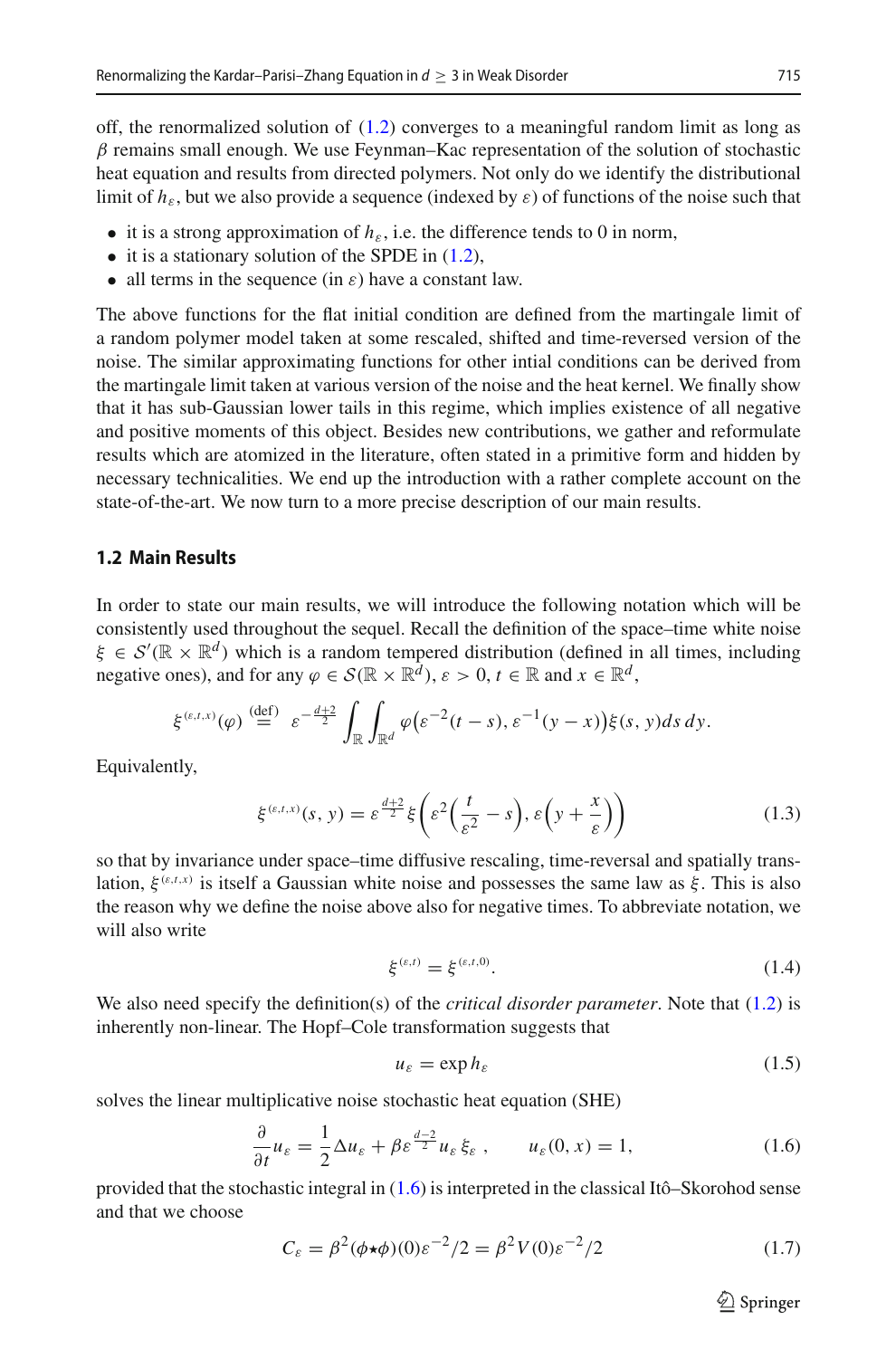equal to the Itô correction below. Then, the generalized Feynman–Kac formula ([\[20](#page-15-5), Theorem 6.2.5]) provides a solution to [\(1.6\)](#page-2-0)

$$
u_{\varepsilon}(t,x)=E_x\bigg[\exp\bigg\{\beta\varepsilon^{\frac{d-2}{2}}\int_0^t\int_{\mathbb{R}^d}\phi_{\varepsilon}(W_{t-s}-y)\xi(s,y)\,ds\,dy-\frac{\beta^2\,t\,\varepsilon^{-2}}{2}\,V(0)\bigg\}\bigg]\,,
$$

with  $E_x$  denoting expectation with respect to the law  $P_x$  of a *d*-dimensional Brownian path  $W = (W_s)_{s>0}$  starting at  $x \in \mathbb{R}^d$ , which is independent of the noise ξ. Plugging [\(1.3\)](#page-2-1) in the previous formula, using Brownian scaling and time-reversal, we get the a.s. equality

<span id="page-3-0"></span>
$$
u_{\varepsilon}(t,x) = \mathscr{Z}_{\frac{t}{\varepsilon^2}}\left(\xi^{(\varepsilon,t)}; \frac{x}{\varepsilon}\right) \tag{1.8}
$$

where

$$
\mathscr{Z}_T(x) = \mathscr{Z}_T(\xi; x) = E_x \bigg[ \exp \bigg\{ \beta \int_0^T \int_{\mathbb{R}^d} \phi(W_s - y) \xi(s, y) \, ds \, dy - \frac{\beta^2 \, T}{2} \, V(0) \bigg\} \bigg], \tag{1.9}
$$

is the *normalized partition function* of the *Brownian directed polymer* in a white noise environment ξ , or equivalently, the total-mass of a *Gaussian multiplicative chaos* in the Wiener space ([\[24](#page-15-6), Sect. 4]).

It follows that there exists  $\beta_c \in (0,\infty)$  and a strictly positive non-degenerate random variable  $\mathscr{Z}_{\infty}(x)$  so that, a.s. as  $T \to \infty$ ,

<span id="page-3-1"></span>
$$
\mathscr{Z}_{T}(x) \to \begin{cases} \mathscr{Z}_{\infty}(x) & \text{if } \beta \in (0, \beta_c), \\ 0 & \text{if } \beta \in (\beta_c, \infty). \end{cases}
$$
 (1.10)

See [\[24](#page-15-6)], or [\[8\]](#page-15-7) for a general reference. Moreover,  $(\mathscr{Z}_T)_{T>0}$  is uniformly integrable for  $\beta < \beta_c$ , which we will always assume from now on. Now, let  $\mathscr{C}^{\alpha}(\mathbb{R} \times \mathbb{R}^d)$  denote the path-space of the white noise (see Appendix for a precise definition) and

$$
\mathfrak{u}=\mathfrak{u}_{\beta,\phi}:\mathscr{C}^{\alpha}(\mathbb{R}\times\mathbb{R}^d)\to(0,\infty),
$$

be any arbitrary representative of the random limit  $\mathscr{Z}_{\infty} = \mathscr{Z}_{\infty}(0)$ ; in particular  $\mathfrak{u}(\xi) = \mathscr{Z}_{\infty}$ . Then,  $\mathbb{E}[u] = 1$ , and throughout the sequel we will write (recall [\(1.5\)](#page-2-2) and [\(1.8\)](#page-3-0))

<span id="page-3-2"></span>
$$
\mathfrak{h} = \log \mathfrak{u} \ . \tag{1.11}
$$

Since u is non constant with  $\mathbb{E}u = 1$ , we have  $\mathbb{E}h < 0$ .

Finally, we also define another critical disorder parameter:

$$
\beta_{L^2} = \sup \left\{ \beta > 0 : E_0 \bigg[ e^{\beta^2 \int_0^\infty V(\sqrt{2}W_s) \, ds} \bigg] < \infty \right\}
$$

which corresponds to the  $L^2$ -region of the polymer model (see [\(1.14\)](#page-6-0)). In  $d \geq 3$ , it is easy to see that for  $\beta$  small enough,  $\sup_{x \in \mathbb{R}^d} E_x[\beta \int_0^\infty V(W_s) ds] < 1$ , so that by Khas'minskii's lemma,  $E_0[$  exp  $\left\{\beta \int_0^\infty V(W_s) \, ds\right\}] < \infty$ , so this implies that  $\beta_{L^2} > 0$ . Furthermore, for  $\beta < \beta_{L^2}$ , convergence [\(1.10\)](#page-3-1) becomes an *L*<sup>2</sup>-convergence, hence  $0 < \beta_{L^2} \le \beta_c < \infty$ . In fact, it is widely believed that  $\beta_{L^2} < \beta_c$ , see [\[8,](#page-15-7) Remark 5.2 p. 87] for references in the discrete case.

<span id="page-3-3"></span>We are now ready to state our main results.

**Theorem 1.1** *Assume*  $d \geq 3$  *and recall that*  $\mathfrak h$  *is defined in* [\(1.11\)](#page-3-2)*.*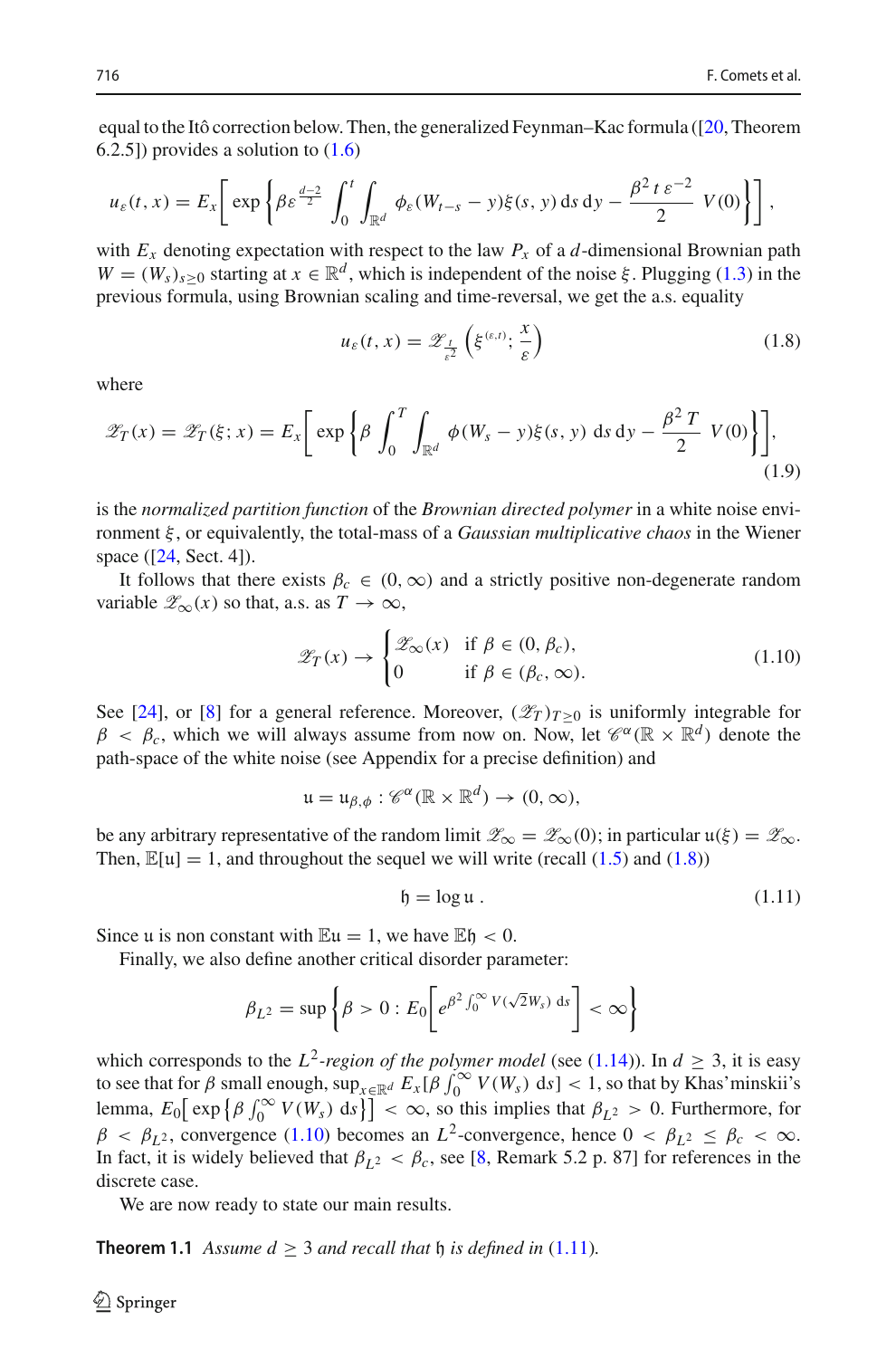• *(Flat initial condition). Fix*  $\beta \in (0, \beta_c)$  *and consider the solution h<sub>ε</sub> to* [\(1.2\)](#page-1-1) *with*  $h_{\varepsilon}(0, \cdot) = 0$ *. Then, for all t* > 0,  $x \in \mathbb{R}^d$ *, we have as*  $\varepsilon \to 0$ *,* 

$$
h_{\varepsilon}(t,x)-\mathfrak{h}\big(\xi^{(\varepsilon,t,x)}\big)\overset{\mathbb{P}}{\longrightarrow}0.
$$

• *(General initial condition). Fix*  $\beta \in (0, \beta_I z)$  *and consider the solution h<sub>ε</sub> to* [\(1.2\)](#page-1-1) *with*  $h_{\varepsilon}(0, \cdot) = h_0(\cdot)$  *for some*  $h_0: \mathbb{R}^d \to \mathbb{R}$  *which is continuous and bounded from above. Then, for all t* > 0,  $x \in \mathbb{R}^d$ , we have as  $\varepsilon \to 0$ ,

<span id="page-4-0"></span>
$$
h_{\varepsilon}(t,x) - \mathfrak{h}(\xi^{(\varepsilon,t,x)}) - \log \overline{u}(t,x) \stackrel{\mathbb{P}}{\longrightarrow} 0 , \qquad (1.12)
$$

*where*

$$
\partial_t \overline{u} = \frac{1}{2} \Delta \overline{u}, \quad \overline{u}(0, x) = \exp h_0(x).
$$

• *(Droplet or narrow-wedge initial condition). Fix*  $\beta \in (0, \beta_{L^2})$  *and consider the solution h*<sup>ε</sup> *to* [\(1.2\)](#page-1-1) *such that*

$$
\lim_{t \searrow 0} \exp h_{\varepsilon}(t,\cdot) = \delta_{x_0}(\cdot)
$$

*for some*  $x_0 \in \mathbb{R}^d$ . *Then, for all t* > 0,  $x \in \mathbb{R}^d$ , we have as  $\varepsilon \to 0$ ,

<span id="page-4-1"></span>
$$
h_{\varepsilon}(t,x) - \mathfrak{h}(\xi^{(\varepsilon,t,x)}) - \mathfrak{h}(\xi_{(\varepsilon,x_0)}) - \log \rho(t,x-x_0) \stackrel{\mathbb{P}}{\longrightarrow} 0 , \qquad (1.13)
$$

*where* ρ *is the d-dimensional Gaussian kernel, and*

$$
\xi_{(\varepsilon,x_0)}(s,x)=\varepsilon^{\frac{d+2}{2}}\xi(\varepsilon^2s,x_0+\varepsilon x)
$$

*is a space–time Gaussian white noise.*

The deterministic terms in  $(1.12)$  and  $(1.13)$  are logarithms of solutions to heat equation without noise, and one can see that  $h \to 0$  in  $L^2$  as  $\beta \to 0$ . This implies that

$$
\lim_{\beta \to 0} \lim_{\varepsilon \to 0} h_{\varepsilon} = \lim_{\varepsilon \to 0} \lim_{\beta \to 0} h_{\varepsilon}
$$
 in distribution.

<span id="page-4-3"></span>We obtain an immediate corollary to Theorem [1.1.](#page-3-3)

**Corollary 1.2** *Fix*  $\beta \in (0, \beta_L^2)$  *and denote by*  $h_{\varepsilon}^{(h_0)}$  *the solution of* [\(1.2\)](#page-1-1) *with initial condition*  $h_{\varepsilon}(0, \cdot) = h_0(\cdot)$ , where  $h_0$  *is continuous and bounded from above. Then for any*  $x_0 \in \mathbb{R}^d$ ,

$$
\lim_{e^{h_0} \to \delta_{x_0}} \lim_{\varepsilon \to 0} h_{\varepsilon}^{(h_0)} \neq \lim_{\varepsilon \to 0} \lim_{e^{h_0} \to \delta_{x_0}} h_{\varepsilon}^{(h_0)} \quad \text{in distribution}
$$

<span id="page-4-2"></span>Our next main result is the following which provides a sub-Gaussian upper tail estimate on the limit  $\mathfrak h$  defined in  $(1.11)$ .

**Theorem 1.3** *Let*  $d \geq 3$  *and*  $\beta \in (0, \beta_1, \beta_2)$ *. Then, there exists a constant*  $C \in (0, \infty)$  *such that for any*  $\theta > 0$ *,* 

$$
\mathbb{P}[\mathfrak{h}\leq-\theta]\leq C\mathrm{e}^{-\theta^2/2}.
$$

*In particular,*  $\mathfrak{h} \in L^p(\mathbb{P})$  *for any*  $p \in \mathbb{R}$ *.* 

From Theorems [1.1](#page-3-3) and [1.3,](#page-4-2) we derive

**Corollary 1.4** *In the hypothesis of Corollary* [1.2](#page-4-3)*, we have for any*  $x_0 \in \mathbb{R}^d$ *,* 

$$
\lim_{e^{h_0}\to \delta_{x_0}} \lim_{\varepsilon\to 0} \mathbb{E} h_{\varepsilon}^{(h_0)} - \lim_{\varepsilon\to 0} \lim_{e^{h_0}\to \delta_{x_0}} \mathbb{E} h_{\varepsilon}^{(h_0)} = -\mathbb{E} \mathfrak{h} > 0.
$$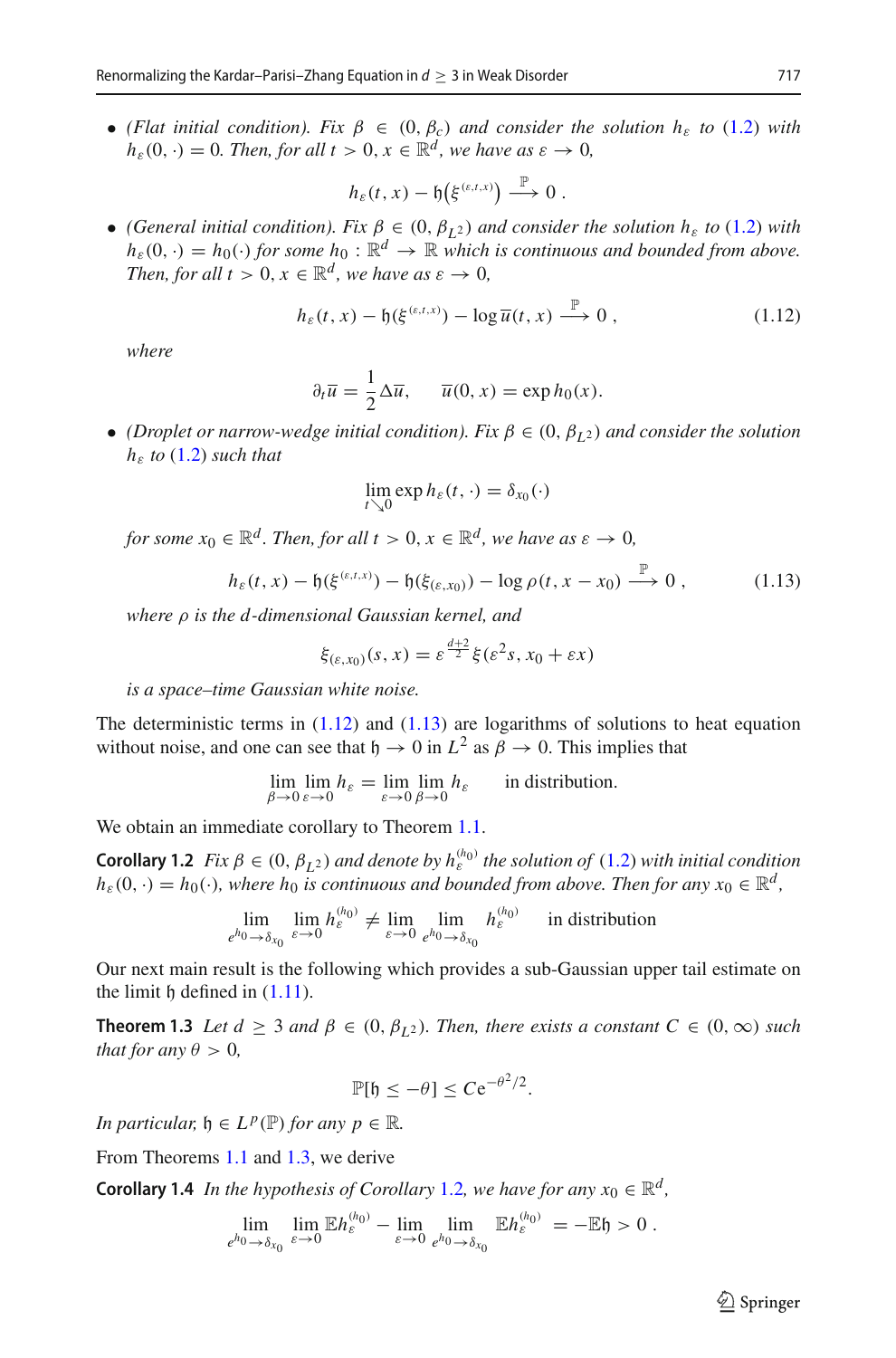## <span id="page-5-0"></span>**1.3 Literature Remarks and Discussion**

In the present set up, by finding a non-trivial limit when letting the regularization parameter vanish we have obtained a non-trivial renormalization of KPZ equation  $(1.1)$ . Let us stress the main specificity of Theorem [1.1.](#page-3-3) The approximating sequence  $(f)(\xi^{(\varepsilon,t,x)})$ ;  $\varepsilon > 0$ ) combines two interesting properties:

- it is a solution of [\(1.2\)](#page-1-1) on  $\mathbb{R} \times \mathbb{R}^d$  (with null initial condition at time  $-\infty$ ).
- it is constant in law for all  $(\varepsilon, t, x)$ , with law given by the one of log  $\mathscr{Z}_{\infty}$ ;
- it approximates  $h_{\varepsilon}(t, x)$  in probability.

(Similar properties hold for the other initial conditions). Since it depends on  $\varepsilon$ , it is not a (strong) limit, but it can be used similarly. In particular, fluctuations can be studied as shown in [\[9\]](#page-15-8). This is quite different from using a deterministic centering, e.g.,  $h_{\varepsilon}(t, x) =$  $h_{\varepsilon}(t, x) - \mathbb{E}h_{\varepsilon}(t, x)$ . As mentioned in [\[12](#page-15-9)],  $h_{\varepsilon}$  does not converge to 0 pointwise, but it does as a distribution. Integrating  $\tilde{h}_{\varepsilon}$  in space against test functions cause oscillations to cancel. On the contrary, in our result  $h_{\varepsilon}(t, x) - \mathfrak{h}(\xi^{(\varepsilon, t, x)}) \to 0$  pointwise, and *we do not need any averaging in space.*

The first two claims in Theorem [1.1](#page-3-3) can be viewed as counterparts of [\[13](#page-15-10), Theorem 1.1 and Theorem 1.3] dealing with stochastic homogeneization of the stochastic heat equation when the noise is correlated in time. From the last claim in Theorem [1.1—](#page-3-3)which has no counterpart in [\[13](#page-15-10)]—we conclude that the solution with narrow-wedge initial condition performs a "zooming" of the noise around the endpoint  $(t, x)$  and the starting point  $(0, x_0)$ .

We also emphasize that our results concern studying the asymptotic behavior of the solution to the non-linear equation  $(1.2)$ , and are not restricted to the linear multiplicative noise stochastic heat equation (see  $(1.6)$ ). Furthermore, the statements of the results concern the solution itself, without need of integrating spatially against test functions. However, note that the limit obtained in Theorem [1.1](#page-3-3) *does* depend on the smoothing procedure  $\phi$  as well as on the disorder parameter  $\beta$  and it is not universal (in particular, for  $\beta < \beta_{L^2}$ , the variance of  $\exp(\mathfrak{h})$  can be computed from the RHS of [\(1.14\)](#page-6-0) for  $x = 0$ , and it depends on the mollification). Thus the present scenario lies in total contrast with the 1-dimensional spatial case where the limit can be defined by a chaos expansion [\[1](#page-14-1)[,2\]](#page-14-2) (with the parameter  $\beta$  absorbed by scaling) or via the theory of regularity structures ([\[17](#page-15-11)]) which also produces a renormalized limit which does not depend on the mollification scheme.

In [\[9](#page-15-8)] we have also investigated the rate of the convergence of  $h_{\varepsilon} \to \mathfrak{h}$  for small enough  $\beta$ . In fact, it is shown there that the finite dimensional distributions of the entire space–time process  $\varepsilon^{1-\frac{d}{2}}(h_{\varepsilon}(t, x) - \mathfrak{h}_{\varepsilon}(t, x))_{t>0, x \in \mathbb{R}^d}$  converge towards that of  $\mathcal{H}(t, x) =$  $\gamma(\beta)$   $\int_0^\infty \int_{\mathbb{R}^d} \rho(\sigma + t, x - z) \xi(\sigma, z) d\sigma dz$  where  $\rho(t, x)$  is the standard heat kernel and  $\gamma(\beta)$  is a positive constant, see below. This limit  $\mathcal{H}(t, x)$  is the evolution of a *Gaussian free field*  $\mathcal{H}(0, x)$  under the *heat flow*, i.e., the limit  $\mathcal{H}$  itself is a pointwise solution of the heat equation  $\partial_t \mathcal{H} = \frac{1}{2} \Delta \mathcal{H}$  with a random initial condition  $\mathcal{H}(0, x)$  which is a Gaussian free field (GFF). In total constrast to this scenario, for larger β, the so-called *KPZ regime* is expected to take place with different limits, different scaling exponents and non-Gaussian limiting distributions. In particular, the variance in the above Gaussian distribution is given by

$$
\gamma^2(\beta) = \beta^2 \int_{\mathbb{R}^d} dy \ V(y) \ E_y \bigg[ e^{\beta^2 \int_0^{\infty} V(W_{2s}) ds} \bigg]
$$

 $\mathcal{L}$  Springer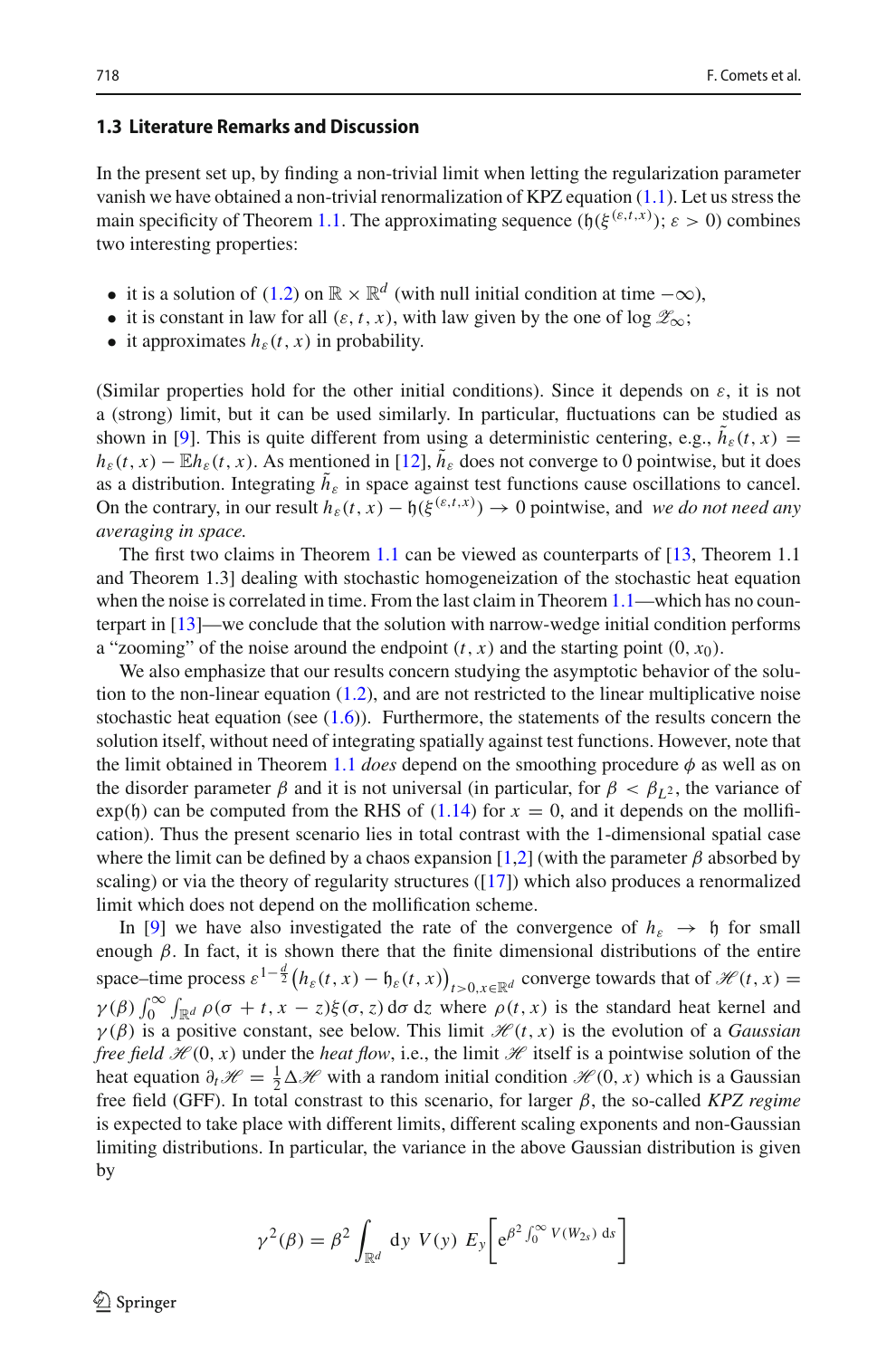which already diverges for  $\beta > \beta_{L^2}$  indicating that the amplitude of the fluctuations, or at least their distributional nature, changes at this point. However the KPZ regime is not expected before the critical value  $\beta_c$ . Hence this region  $\beta \in (\beta_{L^2}, \beta_c)$  remains mysterious.

Finally, we remark on the correlation structure of the limit u which was computed in [\[9\]](#page-15-8). It was shown that, for  $\beta$  small enough,

<span id="page-6-0"></span>
$$
Cov(\mathscr{Z}_{\infty}(0), \mathscr{Z}_{\infty}(x)) = \begin{cases} E_{x/\sqrt{2}} \Big[ e^{\beta^2 \int_0^{\infty} V(\sqrt{2}W_s)ds} - 1 \Big] & \forall x \in \mathbb{R}^d, \\ \mathfrak{C}_1 \Big( \frac{1}{|x|} \Big)^{d-2} & \forall |x| \ge 1, \end{cases}
$$
(1.14)

with  $\mathfrak{C}_1 = E_{\mathbf{e}_1/\sqrt{2}}[\exp{\{\beta^2 \int_0^\infty V(\sqrt{2}W_s)ds\}}-1]$ . The above correlation structure also underlines that solution  $u_{\varepsilon}(t, x)$  and  $u_{\varepsilon}(t, y)$  become asymptotically independent so that the spatial averages  $\int_{\mathbb{R}^d} f(x) u_{\varepsilon}(t, x) dx \to \int_{\mathbb{R}^d} f(x) \overline{u}(t, x) dx$  become deterministic and  $\overline{u}$  solves the unperturbed heat equation  $\partial_t \overline{u} = \frac{1}{2} \Delta \overline{u}$ . As remarked earlier, the spatially averaged fluctuations  $\varepsilon^{1-\frac{d}{2}} \int_{\mathbb{R}^d} f(x) [u_\varepsilon(t,x) - \overline{u}(t,x)] dx$  were shown to converge ([\[12](#page-15-9)[,15](#page-15-12)[,21\]](#page-15-13)) to the averages of the heat equation with additive space–time white noise with variance given by (a constant multiple of)  $\sigma^2(\beta)$ , which also underlines the Edwards–Wilkinson regime in weak disorder. For averaged fluctuations of similar nature in  $d = 2$  we refer to [\[4](#page-14-3)[,7](#page-14-4)[,14\]](#page-15-14).

# **2 Proof of Theorem [1.1](#page-3-3)**

We now consider the regularized KPZ equation [\(1.6\)](#page-2-0) as before, but with different initial data and identify the limit of the solution up to leading order. For notational brevity, we will write

$$
\Phi_T = \Phi_T(\xi; W) = \exp\left\{\beta \int_0^T \int_{\mathbb{R}^d} \phi(W_s - y)\xi(s, y) \, ds \, dy - \frac{\beta^2 T}{2} V(0) \right\} \tag{2.1}
$$

where  $V = \phi * \phi$  so that  $\mathscr{Z}_T(x) = \mathscr{Z}_T(\xi; x) = E_x[\Phi_T]$  and  $\mathbb{E}[\mathscr{Z}_T] = 1$ .

We also remind the reader that  $u_{\varepsilon}$  solves [\(1.6\)](#page-2-0) and  $h_{\varepsilon} = \exp[u_{\varepsilon}]$  solves [\(1.2\)](#page-1-1) with  $C_{\varepsilon} =$  $\frac{\varepsilon^{-2}}{2}V(0)$ . Finally, recall that  $u_{\varepsilon}(t, x) = \mathscr{Z}_{\frac{t}{\varepsilon^{2}}}(\xi^{(\varepsilon, t)}; \frac{x}{\varepsilon})$  with  $\xi^{(\varepsilon, t)}$  given by [\(1.3\)](#page-2-1) and [\(1.4\)](#page-2-3). The proof of the first claim in Theorem [1.1](#page-3-3) is plain. Using [\(1.8\)](#page-3-0) and  $\xi^{(\varepsilon,t,x)} = \xi$  in law,

$$
\|u_{\varepsilon}(t,x) - \mathfrak{u}(\xi^{(\varepsilon,t,x)})\|_1 = \|{\mathscr{Z}}_{\frac{t}{\varepsilon^2}}(\xi^{(\varepsilon,t,x)}) - \mathfrak{u}(\xi^{(\varepsilon,t,x)})\|_1
$$
  
=  $\|{\mathscr{Z}}_{\frac{t}{\varepsilon^2}}(\xi) - \mathfrak{u}(\xi)\|_1$   
 $\longrightarrow 0$ 

as  $\varepsilon \to 0$  by [\(1.10\)](#page-3-1) and uniform integrability if  $\beta < \beta_c$ . Hence,

$$
h_{\varepsilon}(t,x) - \mathfrak{h}\big(\xi^{(\varepsilon,t,x)}\big) = \log\left(1 + \frac{u_{\varepsilon}(t,x) - \mathfrak{u}(\xi^{(\varepsilon,t,x)})}{\mathfrak{u}(\xi^{(\varepsilon,t,x)})}\right)
$$
  

$$
\longrightarrow 0
$$

in probability as  $\varepsilon \to 0$ . This yields the first claim.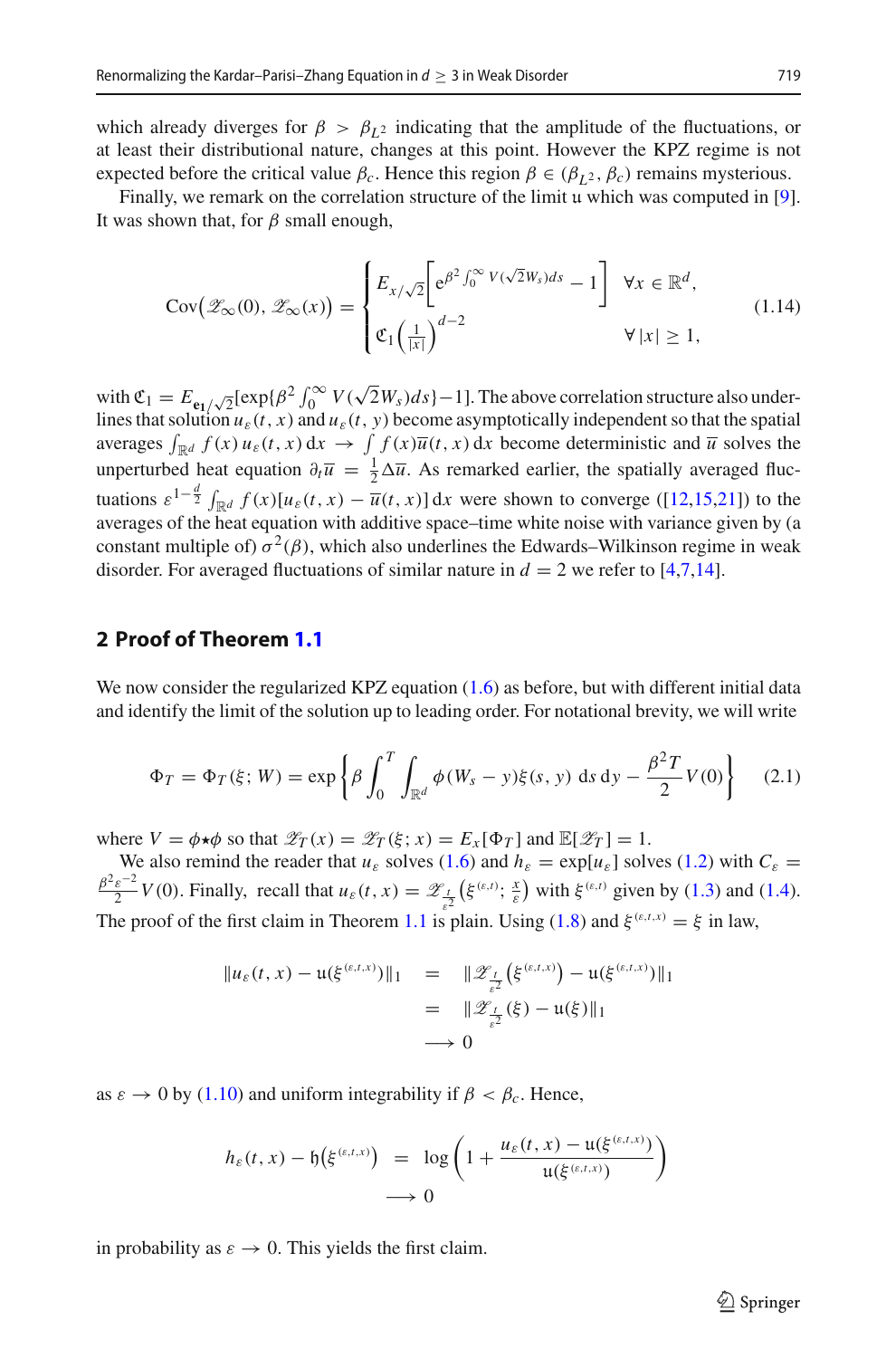## **2.1 General Initial Condition: Proof of [\(1.12\)](#page-4-0)**

Fix continuous functions  $u_0 : \mathbb{R}^d \to (0, +\infty)$  and  $h_0 : \mathbb{R}^d \to \mathbb{R}$  which are bounded from above, consider the solution of SHE

$$
\frac{\partial}{\partial t}u_{\varepsilon} = \frac{1}{2}\Delta u_{\varepsilon} + \beta \varepsilon^{\frac{d-2}{2}}u_{\varepsilon}\xi_{\varepsilon} , \qquad u_{\varepsilon}(0, x) = u_0(x) , \qquad (2.2)
$$

or, equivalently by the relations  $u_{\varepsilon} = \exp h_{\varepsilon}$  and  $u_0 = \exp h_0$ , the solution of KPZ

$$
\frac{\partial}{\partial t}h_{\varepsilon} = \frac{1}{2}\Delta h_{\varepsilon} + \left[\frac{1}{2}|\nabla h_{\varepsilon}|^2 - C_{\varepsilon}\right] + \beta \varepsilon^{\frac{d-2}{2}} \xi_{\varepsilon} , \qquad h_{\varepsilon}(0, x) = h_0(x), \tag{2.3}
$$

As before, we have the Feynman–Kac representation

<span id="page-7-2"></span><span id="page-7-1"></span>
$$
u_{\varepsilon}(t,x) = E_{x/\varepsilon} \left[ u_0(\varepsilon W_{\varepsilon^{-2}t}) \Phi_{\varepsilon^{-2}t}(\xi^{(\varepsilon,t)}; W) \right]
$$
(2.4)

with  $\xi^{(\varepsilon,t)}$  as above.

**Lemma 2.1** *For*  $\beta \in (0, \beta_{I2})$ *,* 

$$
E_{x/\varepsilon}\left[u_0(\varepsilon W_{\varepsilon^{-2}t})\Phi_{\varepsilon^{-2}t}(\xi;W)\right]-\mathfrak{u}(\xi\circ\theta_{x/\varepsilon})\,\overline{u}(t,x)\xrightarrow{L^2}0,
$$

*where*  $\theta_x$  *denotes the canonical spatial translation in the path space*  $\mathscr{C}^{\alpha}$  *of the white noise and*  $\overline{u}$  *solves*  $\partial_t \overline{u} = \frac{1}{2} \Delta \overline{u}$  *with*  $\overline{u}(0, \cdot) = u_0(\cdot)$ *.* 

*Proof* Note that

<span id="page-7-0"></span>
$$
E_0[u_0(x + \varepsilon W_{\varepsilon^{-2}t})] = E_x[u_0(W_t)] = \overline{u}(t, x)
$$

Then

$$
\mathbb{E}\bigg[\bigg(E_{x/\varepsilon}\big[u_{0}(\varepsilon W_{\varepsilon^{-2}t})\Phi_{\varepsilon^{-2}t}(\xi;W)\bigg]-\overline{u}(t,x)E_{x/\varepsilon}\big[\Phi_{\varepsilon^{-2}t}(\xi;W)\big]\bigg)^{2}\bigg] \n= E_{0}^{\otimes 2}\bigg[e^{\beta^{2}\int_{0}^{\varepsilon^{-2}t}V\big(W_{s}^{(1)}-W_{s}^{(2)}\big)\,ds}\bigg(u_{0}\bigg(x+\varepsilon W_{\varepsilon^{-2}t}^{(1)}\bigg)-\overline{u}(t,x)\bigg)\bigg(u_{0}\bigg(x+\varepsilon W_{\varepsilon^{-2}t}^{(2)}\big)-\overline{u}(t,x)\bigg)\bigg].
$$
\n(2.5)

Furthermore,

$$
\left(\int_0^{\varepsilon^{-2}t} V(W_s^{(1)} - W_s^{(2)}) \,ds, \,\varepsilon W_{\varepsilon^{-2}t}^{(1)}, \,\varepsilon W_{\varepsilon^{-2}t}^{(2)}\right) \stackrel{\text{law}}{\longrightarrow} \left(\int_0^\infty V(W_s^{(1)} - W_s^{(2)}) \,ds, \,Z_t^{(1)}, \,Z_t^{(2)}\right),
$$

where the right hand side is a triplet of three independent random variables, with  $Z_t^{(1)}$  and  $Z_t^{(2)}$  distributed as  $W_t$ . Hence, expectation [\(2.5\)](#page-7-0) vanishes as  $\varepsilon \to 0$ , provided that  $u_0$  is bounded and continuous, and because of uniform integrability which is implied by

<span id="page-7-3"></span>
$$
E_0^{\otimes 2} \bigg[ \exp\bigg\{ (1+\delta) \beta^2 \int_0^\infty V \left( W_s^{(1)} - W_s^{(2)} \right) \, \mathrm{d}s \bigg\} \bigg] < \infty,\tag{2.6}
$$

for  $\beta < \beta_{12}$  and  $\delta > 0$  small enough. The proof is concluded by the observation that  $E_{x/\varepsilon} \left[ \Phi_{\varepsilon^{-2}t}(\xi; W) \right] - \mathfrak{u}(\xi \circ \theta_{x/\varepsilon}) \stackrel{L^2}{\to} 0$  and since the law of the left member does not depend on *x*, we can set  $x = 0$ .

We now end the

 $\circledcirc$  Springer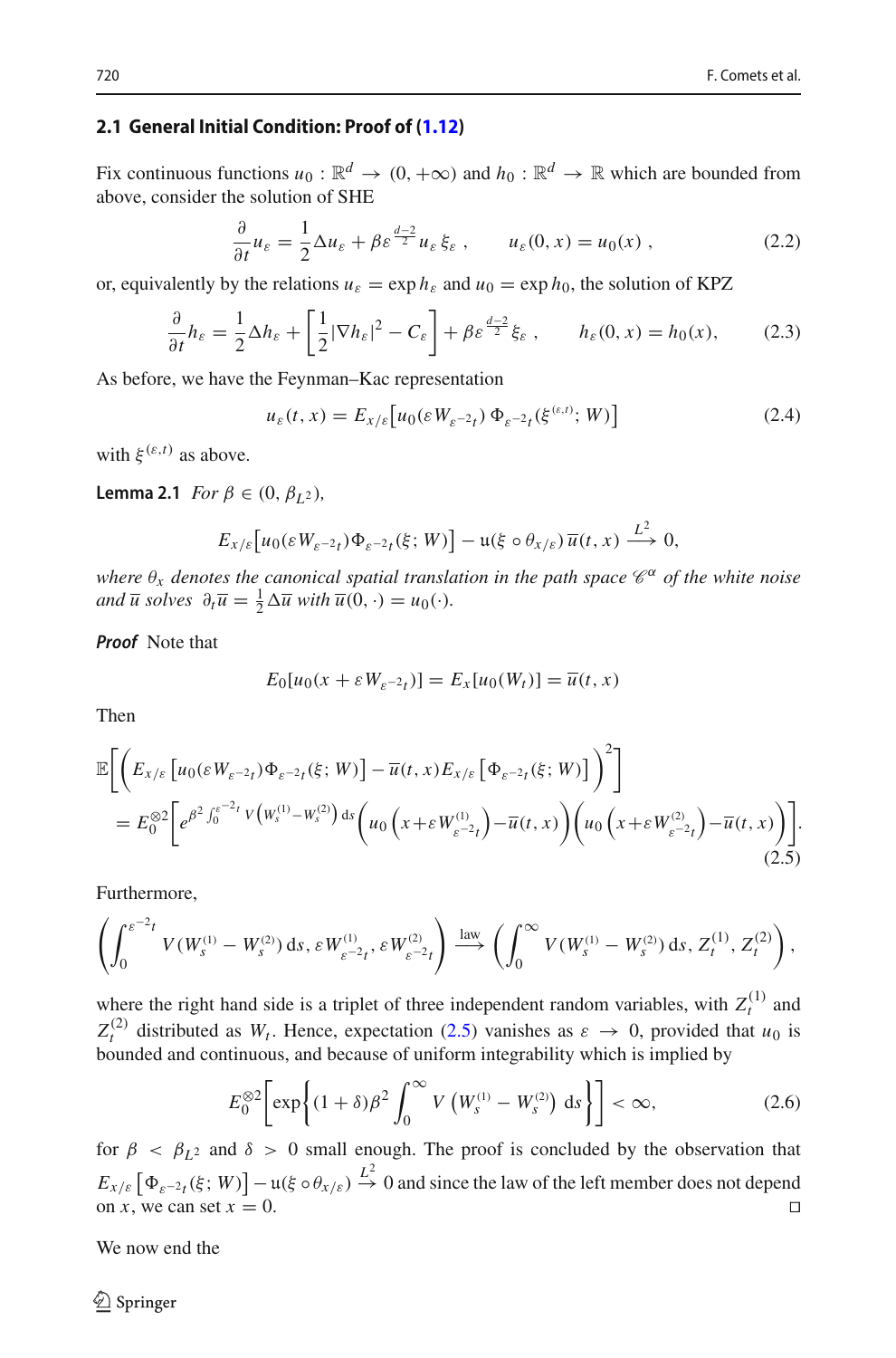*Proof of [\(1.12\)](#page-4-0)* For  $\beta < \beta_{L^2}$ , for all *t*, *x*, as  $\varepsilon \to 0$ , we first show

<span id="page-8-0"></span>
$$
u_{\varepsilon}(t,x) - \mathfrak{u}\big(\xi^{(\varepsilon,t,x)}\big)\,\overline{u}(t,x) \stackrel{L^2}{\longrightarrow} 0\;.
$$

Note that  $(2.7)$  follows directly from Lemma [2.1](#page-7-1) and  $(2.4)$ . Then, since  $\mu > 0$ , taking logarithm we deduce the convergence in probability  $(1.12)$ .

*Remark 2.2* Recall that in [\[24](#page-15-6)] it was shown that, for any smooth function *f* with compact support,  $\int_{\mathbb{R}^d} u_{\varepsilon}(t, x) f(x) dx \to \int_{\mathbb{R}^d} \overline{u}(t, x) f(x) dx$ . Note that unlike the latter statement, no smoothing in space is needed in the present context. In fact, we can recover the spatially averaged statement from above. Indeed, fast decorrelation in space of  $\xi^{(\varepsilon,t,x)}$  as  $\varepsilon \to 0$ , ergodicity and smoothness justify the equivalence below:

$$
\int u_{\varepsilon}(t,x)f(x)dx \stackrel{(2.7)}{=} \int \mathfrak{u}(\xi^{(\varepsilon,t,x)})\overline{u}(t,x)f(x)dx + o(1)
$$

$$
\sim \mathbb{E}[\mathfrak{u}(\xi^{(\varepsilon,t,x)})] \int \overline{u}(t,x)f(x) dx
$$

$$
= \int \overline{u}(t,x)f(x) dx.
$$

 $\Box$ 

#### **2.2 Narrow-Wedge Initial Condition: Proof of [\(1.13\)](#page-4-1)**

Fix  $x_0 \in \mathbb{R}^d$ , and consider the solution of SHE

$$
\frac{\partial}{\partial t}u_{\varepsilon} = \frac{1}{2}\Delta u_{\varepsilon} + \beta \varepsilon^{\frac{d-2}{2}}u_{\varepsilon}\xi_{\varepsilon} , \qquad \lim_{t \searrow 0} u_{\varepsilon}(t, \cdot) = \delta_{x_0}(\cdot) , \qquad (2.8)
$$

or, equivalently by the relation  $u_{\varepsilon} = \exp h_{\varepsilon}$ , the solution of KPZ

<span id="page-8-1"></span>
$$
\frac{\partial}{\partial t}h_{\varepsilon} = \frac{1}{2}\Delta h_{\varepsilon} + \left[\frac{1}{2}|\nabla h_{\varepsilon}|^2 - C_{\varepsilon}\right] + \beta \varepsilon^{\frac{d-2}{2}} \xi_{\varepsilon} , \quad \lim_{t \searrow 0} \exp h_{\varepsilon}(t, \cdot) = \delta_{x_0}(\cdot) . \quad (2.9)
$$

By Feynman–Kac formula, the solution of SHE now admits a Brownian bridge representation:

$$
u_\varepsilon(t,x)
$$

$$
= \rho(t, x - x_0) E_{0, \varepsilon^{-1} x_0}^{\varepsilon^{-2} t, \varepsilon^{-1} x} \left[ \exp \left\{ \beta \int_0^{\varepsilon^{-2} t} \int_{\mathbb{R}^d} \phi(W_s - y) \xi_{(\varepsilon, 0)}(s, y) \, ds \, dy - \frac{\beta^2 t}{2 \varepsilon^2} V(0) \right\} \right] \tag{2.10}
$$
\n
$$
= \rho(t, x - x_0) E_{0, 0}^{\varepsilon^{-2} t, \varepsilon^{-1} (x - x_0)} \left[ \exp \left\{ \beta \int_0^{\varepsilon^{-2} t} \int_{\mathbb{R}^d} \phi(W_s - y) \xi_{(\varepsilon, x_0)}(s, y) \, ds \, dy - \frac{\beta^2 t}{2 \varepsilon^2} V(0) \right\} \right] \tag{2.11}
$$

where  $E_{0,x}^{t,y}$  denotes expectation with respect to a Brownian bridge starting at *x* and conditioned to be found at *y* at time *t*,  $\rho$  is the *d*-dimensional Gaussian kernel and

<span id="page-8-2"></span>
$$
\xi_{(\varepsilon, x_0)}(S, Y) = \varepsilon^{(d+2)/2} \xi(\varepsilon^2 S, x_0 + \varepsilon Y) \tag{2.12}
$$

so that we again have  $\xi_{(\varepsilon, x_0)} \stackrel{\text{law}}{=} \xi$ .

The following Lemma follows the approach for proving the local limit theorem as in [\[27](#page-15-15)[,29\]](#page-15-16).

<span id="page-8-3"></span> $\hat{\mathfrak{D}}$  Springer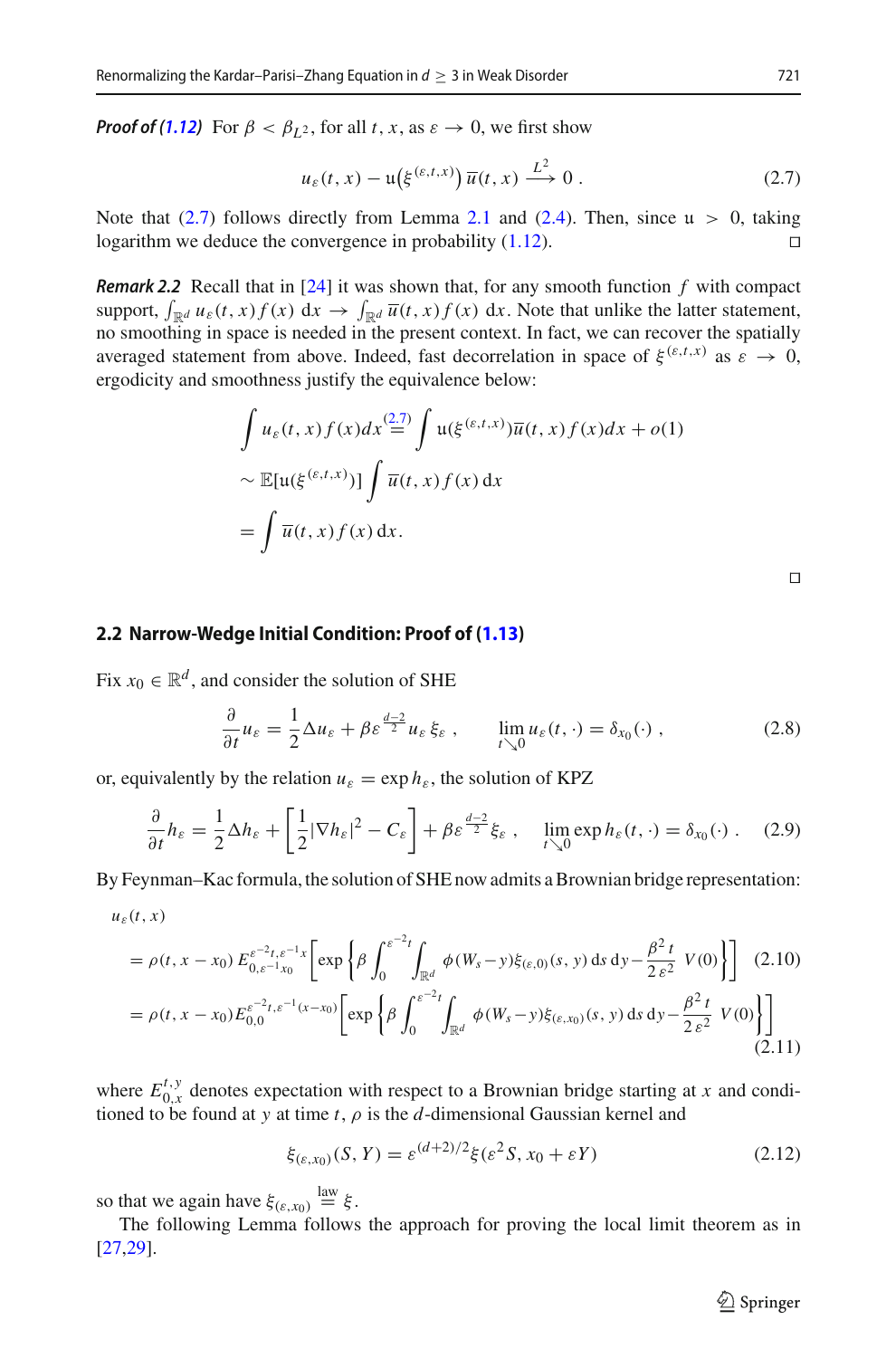**Lemma 2.3** *For*  $\beta \in (0, \beta_{I2})$ *, for any*  $A > 0$ *,* 

<span id="page-9-0"></span>
$$
\sup_{|x| \le A} \| E_{0,0}^{\varepsilon^{-2}t, \varepsilon^{-1}x} [\Phi_{\varepsilon^{-2}t}(\xi, \cdot)] - \mathfrak{u}(\xi) \mathfrak{u}(\xi^{(1, \varepsilon^{-2}t, \varepsilon^{-1}x)}) \|_{L^1(\mathbb{P})} \to 0. \tag{2.13}
$$

*Proof* We will write  $X = \varepsilon^{-1}x$ ,  $T = \varepsilon^{-2}t$  and let  $m = m_{\varepsilon}$  be a time parameter, such that  $m_{\varepsilon} \to \infty$  and  $m_{\varepsilon} = o(T)$ , as  $\varepsilon \to 0$ . We use the notation:

$$
\Phi_{S,T}(\xi; W) := \exp \left\{ \beta \int_S^T \int_{\mathbb{R}^d} \phi(W_s - y) \xi(s, y) \, ds \, dy - \frac{\beta^2 (T - S)}{2} V(0) \right\}.
$$

*Step 1* We first want to approximate  $E_{0,0}^{T,X}[\Phi_T]$  by  $E_{0,0}^{T,X}[\Phi_m \Phi_{T-m,T}]$  in  $L^2$ -norm, so we compute the difference:

$$
\mathbb{E}\bigg[\bigg(E_{0,0}^{T,X}[\Phi_T-\Phi_m\Phi_{T-m,T}]\bigg)^2\bigg] \n= E_{0,0}^{T,0}\bigg[e^{\beta^2\int_0^T V(\sqrt{2}W_s)ds}-e^{\beta^2\int_0^m V(\sqrt{2}W_s)ds}e^{\beta^2\int_{T-m}^T V(\sqrt{2}W_s)ds}\bigg].
$$

To show that the right hand side goes to 0 as  $\varepsilon \to 0$ , it suffices to observe that, for all  $a > 0$ ,

$$
\lim_{\varepsilon \to 0} E_{0,0}^{T,0} \left[ e^{\beta^2 \int_0^T V(\sqrt{2}W_s) ds} \mathbf{1} \left\{ \int_m^{T-m} V(\sqrt{2}W_s) ds > a \right\} \right] = 0.
$$

To prove this, we use Hölder's inequality similarly to [\(2.6\)](#page-7-3), and use [\[29](#page-15-16), Corollary 3.8] (with a slight modification of the proof to adapt it to the case of a single Brownian bridge, as done in the discrete case in [\[11,](#page-15-17) Proposition 3.2]) and transience of Brownian motion for  $d \geq 3$ , which implies, since  $m \to \infty$ , that

$$
\lim_{\varepsilon \to 0} E_{0,0}^{T,0} \left[ 1 \bigg\{ \int_m^{T-m} V(\sqrt{2}W_s) \, ds > a \bigg\} \right] = 0.
$$

*Step 2* We wish to use Markov property and symmetry of the Brownian bridge to show that  $E_{0,0}^{T,X}$  [ $\Phi_m \Phi_{T-m,T}$ ] factorizes asymptotically into the product  $E_0$  [ $\Phi_m$ ]  $E_0[\Phi_m(\xi^{(1,T,X)})]$ , which satisfies:

$$
\sup_{x \in \mathbb{R}} \left\| E_0 \left[ \Phi_m \right] E_0 \left[ \Phi_m(\xi^{(1,T,X)}) \right] - \mathfrak{u}(\xi) \, \mathfrak{u}(\xi^{(1,\varepsilon^{-2}t,\varepsilon^{-1}x)}) \right\|_1 \to 0,
$$

as  $\varepsilon \to 0$  for  $\beta < \beta_{L^2}$ , by Cauchy–Schwarz inequality and invariance in law of the white noise with a shift by *X*. Hence, we compute

$$
E_{0,0}^{T,X}\left[\Phi_m\Phi_{T-m,T}\right] = \int_{\mathbb{R}^d} \frac{\rho(T/2,Y)\rho(T/2,X-Y)}{\rho(T,X)} E_{0,0}^{T/2,Y}\left[\Phi_m\right] E_{T/2,Y}^{T,X}\left[\Phi_{T-m,T}\right] dY. \tag{2.14}
$$

After change of variable by setting  $Y = \sqrt{Ty}$  in the above integral and since  $\rho(T_s, \sqrt{T_z}) =$  $T^{-d/2} \rho(s, z)$ , observe that by Jensen's inequality and dominated convergence, we can prove that

$$
\sup_{|x| \le A} \left\| E_{0,0}^{T,X} \left[ \Phi_m \Phi_{T-m,T} \right] - E_0 \left[ \Phi_m \right] E_0 [\Phi_m(\xi^{(1,T,X)})] \right\|_1 \to 0,
$$

if we can show that for all fixed  $y \in \mathbb{R}^d$ ,

$$
\sup_{|x| \le A} \left\| E_{0,0}^{T/2, \sqrt{T}(y-x)} \left[ \Phi_m \right] - E_0 \left[ \Phi_m \right] \right\|_1 \to 0.
$$

 $\circledcirc$  Springer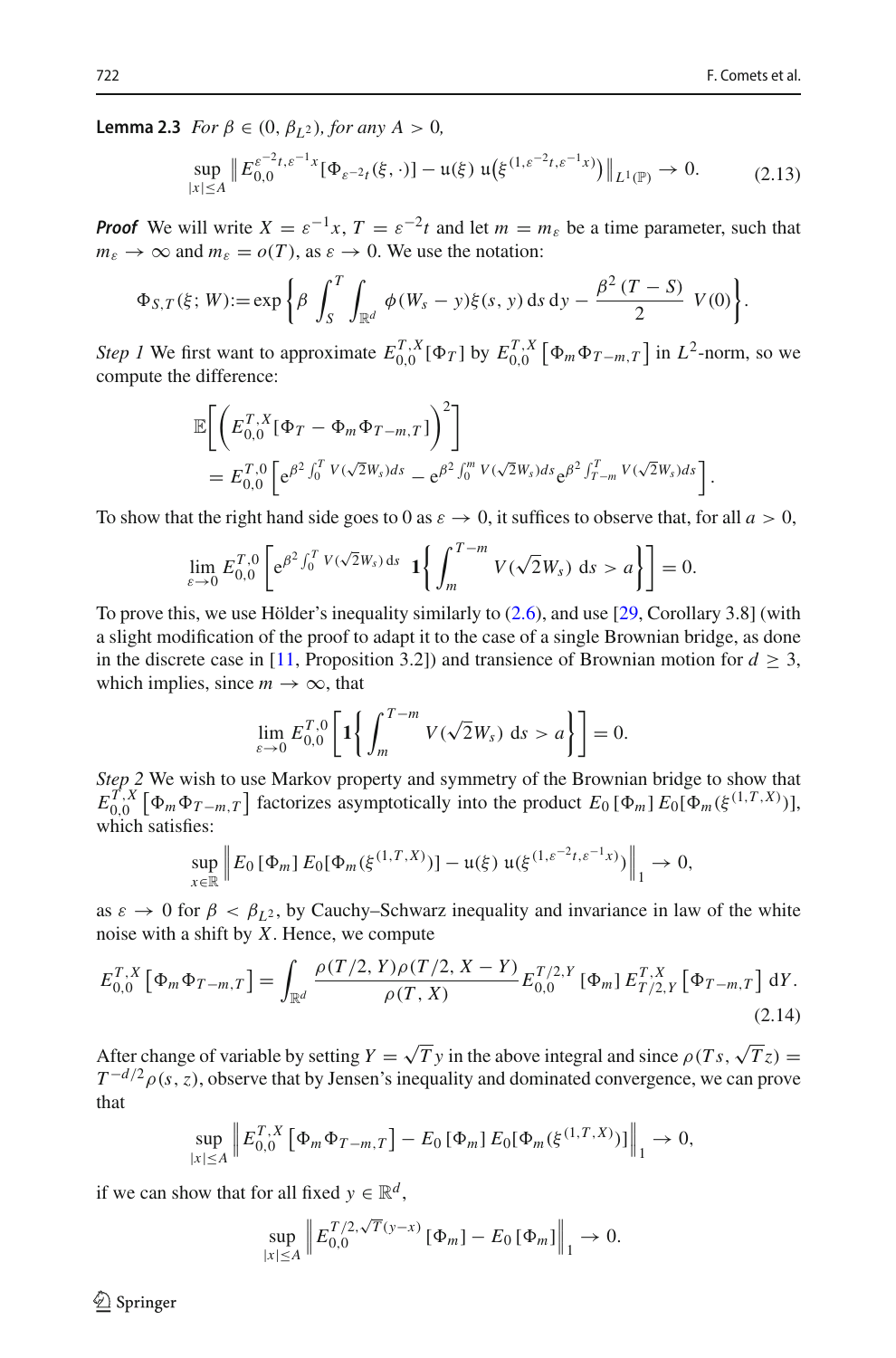To prove this, we use the density of the Brownian bridge, at truncated time horizon, with respect to the Brownian motion ([\[9,](#page-15-8) Lemma 4.5]), to get that:

$$
E_{0,0}^{T/2,\sqrt{T}(y-x)}\left[\Phi_m\right] - E_0\left[\Phi_m\right] = E_0\left[\Phi_m\left(\frac{\rho(T/2-m,\sqrt{T}(y-x)-W_m)}{\rho(T/2,\sqrt{T}(y-x))}-1\right)\right].
$$

After rescaling, the difference inside the parenthesis goes almost surely to 0, for *y* fixed and uniformly in  $|x| \leq A$ ; we conclude the proof of the lemma using Hölder's inequality.  $\square$ 

We can now conclude the

*Proof of [\(1.13\)](#page-4-1)* Let  $h_{\varepsilon}$  be the narrow-wedge height function solution of [\(2.9\)](#page-8-1). We need to show that for  $\beta < \beta_{L^2}$ , for all *t*, *x*, as  $\varepsilon \to 0$ ,

$$
h_{\varepsilon}(t,x)-\mathfrak{h}(\xi_{(\varepsilon,x_0)})-\mathfrak{h}(\xi^{(\varepsilon,t,x)})-\log \rho(t,x-x_0)\stackrel{\mathbb{P}}{\longrightarrow} 0,
$$

with  $\xi_{(\varepsilon,x_0)}$  in [\(2.12\)](#page-8-2). We use the representation [\(2.11\)](#page-8-3) and the property  $\xi_{(\varepsilon,x_0)} \stackrel{\text{law}}{=} \xi$ , so that we can exchange ξ with  $\xi_{(\varepsilon,\text{x}_0)}$ , in convergence [\(2.13\)](#page-9-0) taken with endpoint  $\varepsilon^{-1}(x-x_0)$ . This leads to the above convergence in probability for the logarithm, proving (1.13). leads to the above convergence in probability for the logarithm, proving [\(1.13\)](#page-4-1).

# **3 Proof of Theorem [1.3](#page-4-2)**

We focus on showing that for  $\beta < \beta_{L^2}$ , log  $\mathscr{Z}_{\infty}$  admits a sub-Gaussian lower tails estimate, that is, for some  $C \in (0, \infty)$  and any  $\theta > 0$ ,

<span id="page-10-0"></span>
$$
\mathbb{P}[\log \mathcal{Z}_{\infty} \le -\theta] \le C e^{-\theta^2/2}.
$$
 (3.1)

We invoke a second moment method combined with the Talagrand's concentration inequality as in [\[5](#page-14-5)] (see also [\[22,](#page-15-18) Sect. 2.2]). As the Cauchy–Schwarz inequality, which is a central tool in this proof is not directly available in the continuous setting, we choose to introduce a discretization of the white noise to recover it.

Consider  $\mathcal{R}_n$  a tiling of  $[0, 2^n] \times [-2^n, 2^n]^d$ , composed of cubes of length  $2^{-n}$ , such that every cube of  $\mathcal{R}_n$  can be divided in  $2^{d+1}$  cubes of  $\mathcal{R}_{n+1}$ . We define a discrete version of  $\mathcal{Z}_T$ through:

$$
\mathscr{Z}_T^{(n)} = E\left[\exp\left\{\beta \int_0^T \int_{\mathbb{R}^d} \phi_W^{(n)}(s, y) \xi(s, y) \mathrm{d} s \mathrm{d} y - \frac{\beta^2}{2} \left\|\phi_W^{(n)}\right\|_{L^2([0, T] \times \mathbb{R}^d)}^2\right\}\right],
$$

where,

•  $\phi_W(s, y) := \phi(W_s - y),$ 

•  $\phi_W^{(n)}(s, y) = \inf_R \phi_W$  if  $(s, y)$  is in a cube *R* of  $\mathcal{R}_n$ , and 0 otherwise.

We stress that  $\phi_W^{(n)}$  is non-decreasing with *n* and converges almost surely to  $\phi_W$ .

Using the Gaussian covariance structure, we have that

$$
\mathbb{E}\left[\left(\mathscr{Z}_{T} - \mathscr{Z}_{T}^{(n)}\right)^{2}\right] = E^{\otimes 2}\left[e^{\frac{\beta^{2}}{2}\int_{[0,T]\times\mathbb{R}^{d}}\phi_{W^{(1)}}\phi_{W^{(2)}}(s,y)dsdy}\right] - 2E^{\otimes 2}\left[e^{\frac{\beta^{2}}{2}\int_{[0,T]\times\mathbb{R}^{d}}\phi_{W^{(1)}}^{(n)}\phi_{W^{(2)}}(s,y)dsdy}\right] + E^{\otimes 2}\left[e^{\frac{\beta^{2}}{2}\int_{[0,T]\times\mathbb{R}^{d}}\phi_{W^{(1)}}^{(n)}\phi_{W^{(2)}}^{(n)}(s,y)dsdy}\right].
$$

 $\circled{2}$  Springer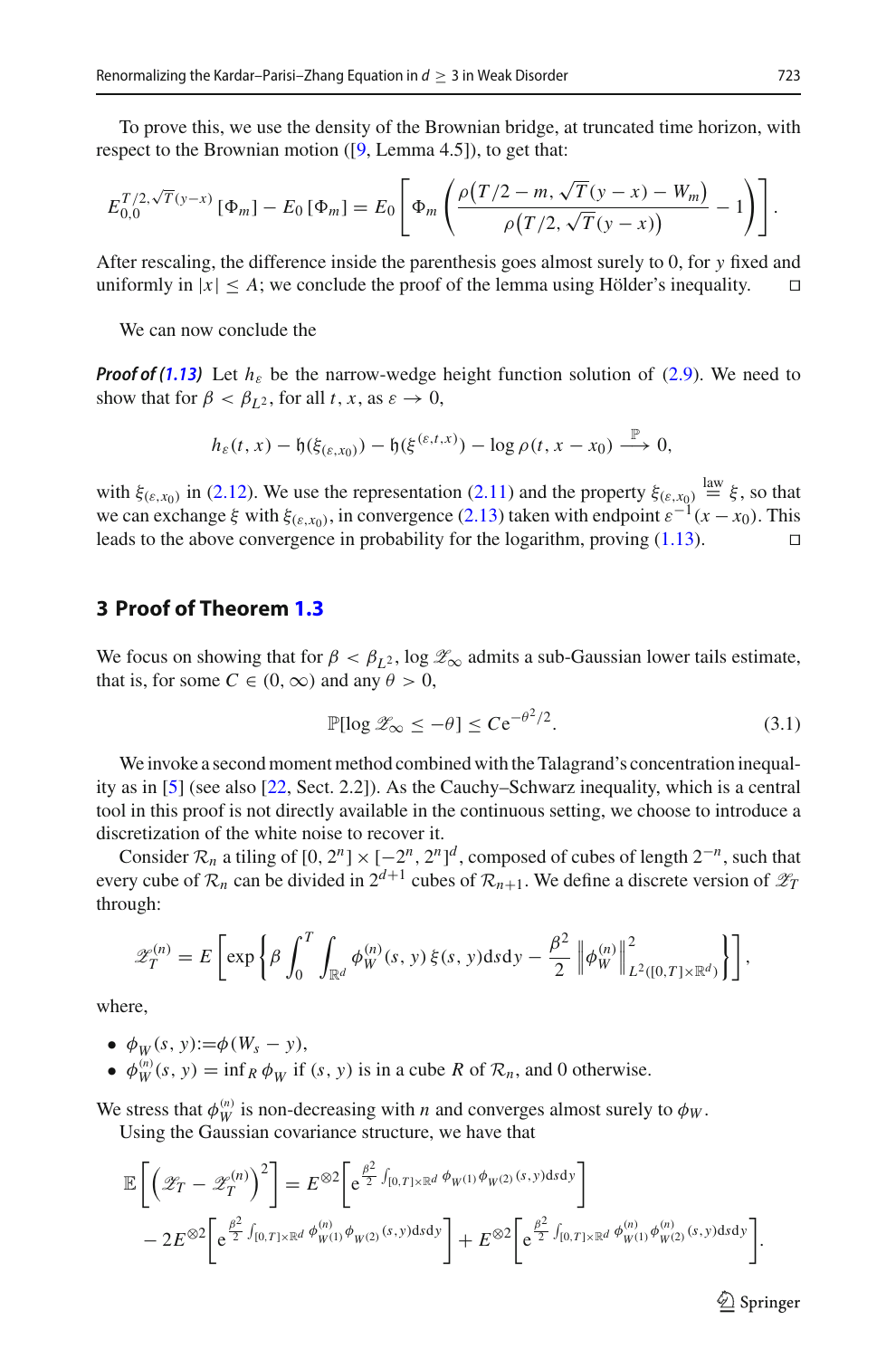For  $\beta < \beta_{L^2}$  and since  $\phi_W^{(n)} \le \phi_W$ , we immediatly obtain from the monotone convergence theorem that the right-hand side goes to zero in the limit  $T \to \infty$  followed by  $n \to \infty$ . By Doob's  $L^2$  inequality applied to the martingale  $\mathscr{Z} - \mathscr{Z}^{(n)}$ , this implies in particular that

<span id="page-11-2"></span>
$$
\lim_{n \to \infty} \mathbb{E}\left[\left(\mathcal{Z}_{\infty} - \mathcal{Z}_{\infty}^{(n)}\right)^2\right] = 0. \tag{3.2}
$$

Since  $\phi_W^{(n)}$  is set to be 0 outside of  $[0, 2^n] \times [-2^n, 2^n]^d$ , the set  $\mathcal{C}_n$  containing the centers of the cubes of  $\mathcal{R}_n$  is finite. Hence, as each cube has volume  $2^{-(d+1)n}$ , we can write that

<span id="page-11-0"></span>
$$
\int_0^\infty \int_{\mathbb{R}^d} \phi_W^{(n)}(s, y) \, \xi(s, y) \, \mathrm{d} s \, \mathrm{d} y = \frac{1}{2^{\frac{(d+1)n}{2}}} \sum_{(i, x) \in \mathcal{C}_n} \phi_W^{(n)}(i, x) \, \xi_n(i, x), \tag{3.3}
$$

where the  $\xi_n(i, x)$  are independent centered Gaussian random variables of variance 1. Then, we define the polymer measure  $\widehat{P}_{\beta,\xi_n}$  of renormalized partition function  $\mathscr{Z}_{\infty}^{(n)}$ :

$$
\widehat{P}_{\beta,\xi_n}(\mathrm{d}W)=\frac{1}{\mathscr{Z}_{\infty}^{(n)}}\,\Phi^{(n)}(W)P(\mathrm{d}W),
$$

where we have set, using  $(3.3)$ ,

$$
\Phi^{(n)}(W) = \exp \left\{ \frac{\beta}{2^{\frac{(d+1)n}{2}}} \sum_{(i,x)\in\mathcal{C}_n} \phi_W^{(n)}(i,x) \, \xi_n(i,x) - \frac{\beta^2}{2} \left\| \phi_W^{(n)} \right\|_{L^2([0,\infty]\times\mathbb{R}^d)}^2 \right\}.
$$

Finally, we let  $E_{\beta, \xi_n}$  denote expectation corresponding to  $P_{\beta, \xi_n}$ .

Now, we can compare the free energies of two realizations of the noise  $\xi_n(i, x)$  and  $\xi_n'(i, x)$ :

$$
\log \mathscr{Z}^{(n)}_{\infty}(\xi_n) - \log \mathscr{Z}^{(n)}_{\infty}(\xi'_n)
$$
\n
$$
= \log \widehat{E}_{\beta, \xi'_n} \left[ \exp \left\{ \frac{\beta}{2^{\frac{(d+1)n}{2}}} \sum_{(i,x)\in C_n} \phi^{(n)}_W(i,x) \left( \xi_n(i,x) - \xi'_n(i,x) \right) \right\} \right]
$$
\n
$$
\geq \beta \sum_{(i,x)\in C_n} 2^{-\frac{(d+1)n}{2}} \widehat{E}_{\beta, \xi'_n} \left[ \phi^{(n)}_W(i,x) \right] \left( \xi_n(i,x) - \xi'_n(i,x) \right)
$$
\n
$$
\geq -\beta \sqrt{\widehat{E}_{\beta, \xi'_n}^{\otimes 2}} \left[ \int_0^\infty \int_{\mathbb{R}^d} \phi^{(n)}_{W^{(1)}} \phi^{(n)}_{W^{(2)}}(s,y) \, ds \, dy \right] d(\xi_n, \xi'_n),
$$

where  $d(\cdot, \cdot)$  denotes the euclidean distance on  $\mathbb{R}^{Card(\mathcal{C}_n)}$ , and where we used Jensen's and Cauchy–Schwarz inequalities for respectively the first and second lower bounds.

Let *m* and *C* be two positive constants, and consider the set:

$$
\mathcal{A}_n = \left\{ \xi_n : \mathscr{Z}_{\infty}^{(n)}(\xi_n) \geq m, \ \widehat{E}_{\beta,\xi_n}^{\otimes 2} \left[ \int_0^{\infty} \int_{\mathbb{R}^d} \phi_{W^{(1)}}^{(n)} \phi_{W^{(2)}}^{(n)}(s, y) \, ds \, dy \right] \leq C^2 \right\}.
$$

For  $\xi'_n \in A_n$ , the above computation implies that

<span id="page-11-1"></span>
$$
\log \mathcal{Z}_{\infty}^{(n)}(\xi_n) \ge \log m - \beta C \mathbf{d}(\xi_n, \mathcal{A}_n), \tag{3.4}
$$

therefore, assuming

<span id="page-11-3"></span>
$$
\liminf_{n \to \infty} \mathbb{P}(\mathcal{A}_n) > 0,
$$
\n(3.5)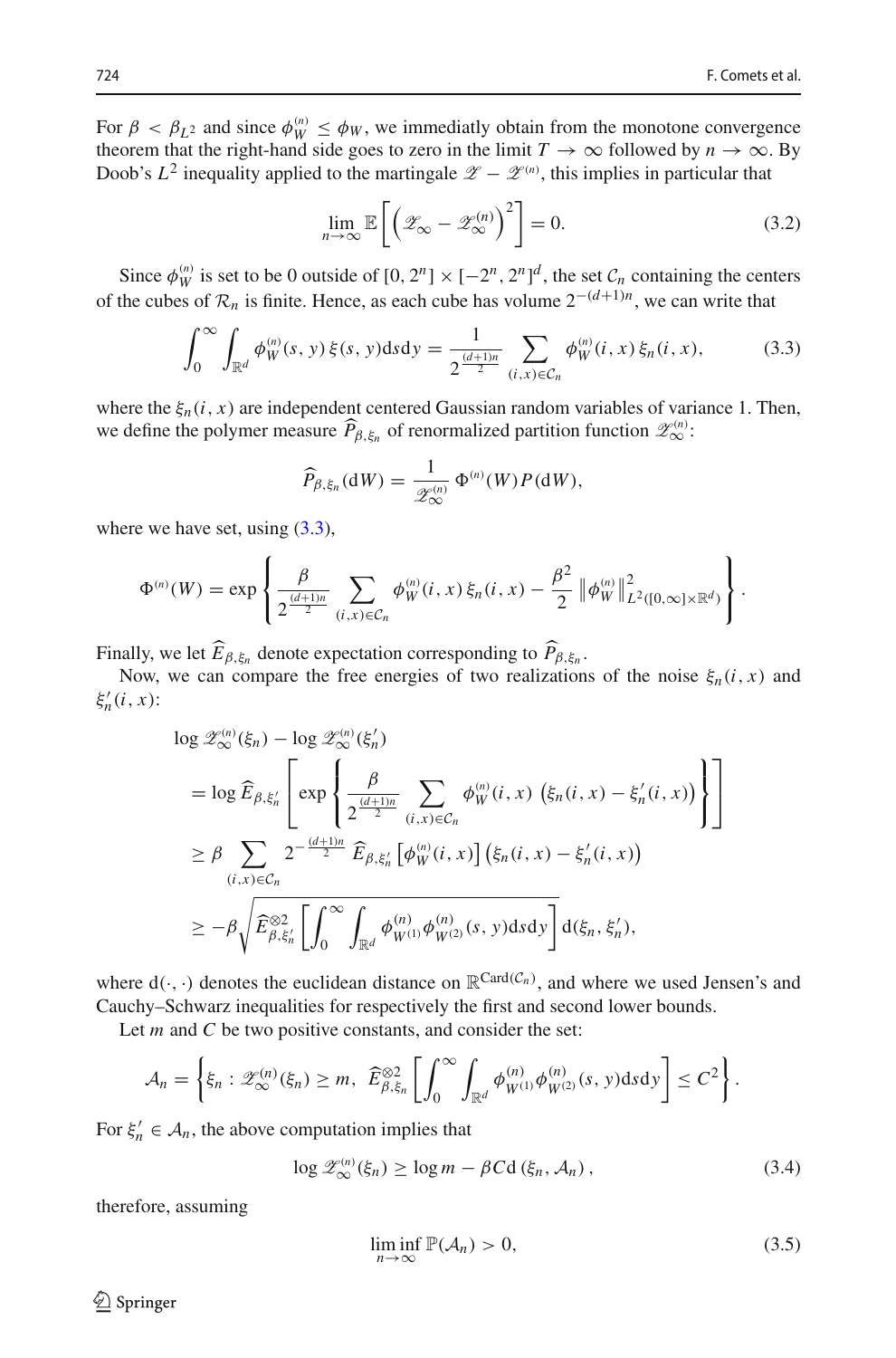property  $(3.1)$  results from  $(3.4)$ ,  $(3.2)$  and the following Gaussian concentration inequality (Lemma 4.1 in  $[5]$  $[5]$ , extracted from  $[28]$ ):

$$
\mathbb{P}\left(\mathrm{d}(\xi_n,\mathcal{A}_n) > u + \sqrt{2\log\frac{1}{\mathbb{P}(\mathcal{A}_n)}}\right) \leq e^{-\frac{u^2}{2}}.\tag{3.6}
$$

We now prove [\(3.5\)](#page-11-3). By convergence [\(3.2\)](#page-11-2), and since  $\mathcal{Z}_{\infty} > 0$  a.s., we can find  $m > 0$ , such that for *n* large enough,

$$
\mathbb{P}\left(\mathscr{Z}_{\infty}^{(n)} > m\right) \geq \frac{1}{2}.
$$

Then, for a large enough *C*,

$$
\mathbb{P}(\mathcal{A}_{n}) \geq \mathbb{P}\left(\mathcal{Z}_{\infty}^{(n)} \geq m, \ E^{\otimes 2} \left[\int_{0}^{\infty} \int_{\mathbb{R}^{d}} \phi_{W^{(1)}}^{(n)} \phi_{W^{(2)}}^{(n)}(s, y) \, ds \, dy \, e^{\beta \Phi^{(n)}(W^{(1)}) + \beta \Phi^{(n)}(W^{(2)})} \right] \leq mC^{2} \right)
$$
\n
$$
\geq \mathbb{P}\left(\mathcal{Z}_{\infty}^{(n)} \geq m\right) - \mathbb{P}\left(E^{\otimes 2} \left[\int_{0}^{\infty} \int_{\mathbb{R}^{d}} \phi_{W^{(1)}}^{(n)} \phi_{W^{(2)}}^{(n)}(s, y) \, ds \, dy \, e^{\beta \Phi^{(n)}(W^{(1)}) + \beta \Phi^{(n)}(W^{(2)})} \right] > mC^{2} \right) s
$$
\n
$$
\geq \frac{1}{2} - \frac{1}{mC^{2}} E^{\otimes 2} \left[\int_{0}^{\infty} V(W_{s}^{(1)} - W_{s}^{(2)}) \, ds \, e^{\beta^{2} \int_{0}^{\infty} V(W_{s}^{(1)} - W_{s}^{(2)}) \, ds} \right] > 0.
$$

In the above display, the first lower bound follows from the definition of *A*, while we used  $\mathbb{P}[A \cap B] \ge \mathbb{P}[A] - \mathbb{P}[B^c]$  in the second lower bound. The third inequality comes from Markov's inequality and the upper-bound  $\phi_W^{(n)} \le \phi_W$ . Positivity of the left hand-side of the third line is assured for *C* large enough, provided that  $\beta < \beta_1$ <sup>2</sup>.

This entails that the KPZ limit  $|h|$  (recall  $(1.11)$ ) has all positive and negative moments for all  $\beta < \beta_L$ <sup>2</sup>. Indeed, letting log<sub>−</sub> = log  $\land$  0, the sub-Gaussian decay of the left tail of log  $\mathscr{Z}_{\infty}$  [\(3.1\)](#page-10-0) gives  $\mathbb{E}[\exp\{\nu \log_{-} \mathscr{Z}_{\infty}\}] < \infty$ , for all  $\nu \in \mathbb{R}$ . Moreover, by definition of the *L*<sup>2</sup> region, we have E[exp{2 log  $\mathcal{Z}_\infty$ }] < ∞. Hence, log  $\mathcal{Z}_\infty$  admits all positive and negative moments.  $\Box$ moments.  $\square$ 

*Remark 3.1* After finishing the writing of the present article, we learned that another proof of the negative moments of  $\mathscr{Z}_{\infty}$  has been recently proposed in [\[12](#page-15-9)[,18](#page-15-20)] using a continuous approximation of the white noise. A proof of the corresponding result for the KPZ equation in dimension 2, which relies on the convexity of the free energy and the Malliavin derivative, can be found in [\[4](#page-14-3)].

**Acknowledgements** Open Access funding provided by Projekt DEAL. The research of the Chiranjib Mukherjee is supported by the Deutsche Forschungsgemeinschaft (DFG) under Germany's Excellence Strategy EXC 2044-390685587, *Mathematics Münster: Dynamics-Geometry-Structure*. Part of the work was carried out during Francis Comet's long term stay at NYU Shanghai during the academic year 2018–2019 and its hospitality is gratefully acknowledged. The authors are very thankful to two anonymous referees whose constructive suggestions led to a refined version of the first version of the manuscript.

## **Compliance with Ethical Standards**

**Conflict of interest** The authors declare that they have no conflict of interest.

**Open Access** This article is licensed under a Creative Commons Attribution 4.0 International License, which permits use, sharing, adaptation, distribution and reproduction in any medium or format, as long as you give appropriate credit to the original author(s) and the source, provide a link to the Creative Commons licence, and indicate if changes were made. The images or other third party material in this article are included in the article's Creative Commons licence, unless indicated otherwise in a credit line to the material. If material is not included in the article's Creative Commons licence and your intended use is not permitted by statutory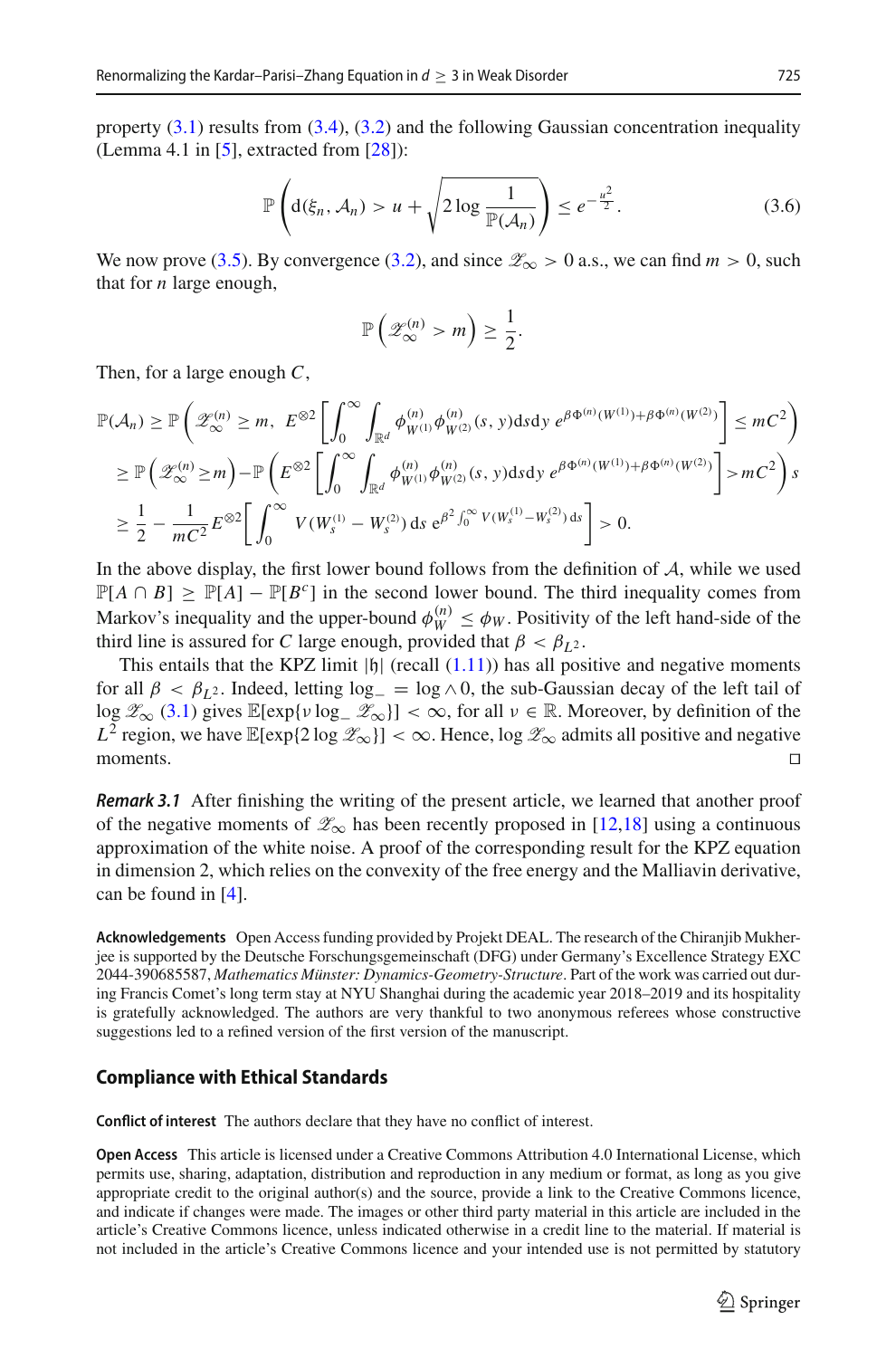regulation or exceeds the permitted use, you will need to obtain permission directly from the copyright holder. To view a copy of this licence, visit [http://creativecommons.org/licenses/by/4.0/.](http://creativecommons.org/licenses/by/4.0/)

## **Appendix A: The State Space of the Noise**

We will include some elementary facts regarding the regularity properties of space–time white noise  $\xi$ . For any  $z, z' \in \mathbb{R} \times \mathbb{R}^d$ , we will denote by  $\|\cdot\|$  the *parabolic distance* given  $\|z - z'\| = |t - t'|^{1/2} + \sum_{i=1}^{d} |x_i - x'_j|$ , where  $z = (t, x)$  and  $z' = (t', x')$ . Recall that the Hölder space of positive exponent  $\alpha \in (0, 1)$  consists of all functions  $u : \mathbb{R} \times \mathbb{R}^d \to \mathbb{R}$ such that for any compact set  $K \subset \mathbb{R} \times \mathbb{R}^d$ ,

$$
\sup_{z,z'\in K, z\neq z'}\frac{|u(z)-u(z')|}{\|z-z'\|^{\alpha}}<\infty.
$$

The corresponding Hölder (Besov) space of *negative regularity* is defined as follows. First for any  $k \in \mathbb{N}$ , let  $B_k$  denote the space of all smooth functions  $\varphi \colon \mathbb{R} \times \mathbb{R}^d \to \mathbb{R}$  which are supported on the unit ball in  $(\mathbb{R} \times \mathbb{R}^d, \| \cdot \|)$  such that

$$
\|\varphi\|_{B_k} \stackrel{\text{(def)}}{=} \sup_{\beta: |\beta| \le k} \sup_{z \in \mathbb{R} \times \mathbb{R}^d} |D^\beta \varphi(z)| \le 1.
$$

Then for any fixed  $\alpha < 0$ , we define the space  $\mathscr{C}^{\alpha}$  to be the space of all tempered distributions  $\eta \in \mathcal{S}'(\mathbb{R} \times \mathbb{R}^d)$  such that for any compact set  $K \subset \mathbb{R} \times \mathbb{R}^d$ ,

$$
\|\eta\|_{\mathscr{C}^{\alpha}(K)} \stackrel{\text{(def)}}{=} \sup_{z \in K} \sup_{\substack{u \in B_k \\ \lambda \in (0,1]}} \left| \frac{\langle \eta, \Theta^{\lambda}_z u \rangle}{\lambda^{\alpha}} \right| < \infty,
$$

where  $k = \lfloor -\alpha \rfloor$  and

$$
(\Theta_{z}^{\lambda}u)(s, y) = \lambda^{-(d+2)}u(\lambda^{-2}(t-s), \lambda^{-1}(y-x)) \qquad z = (t, x).
$$

A crucial estimate on the Besov norm  $\|\cdot\|_{\mathscr{C}^{\alpha}(K)}$  is given by

<span id="page-13-2"></span>
$$
\|\eta\|_{\mathscr{C}^{\alpha}(K)} \leq C \sup_{n\geq 0} \sup_{z\in(2^{-2n}\mathbb{Z}\times 2^{-n}\mathbb{Z}^d)\cap \widetilde{K}} 2^{-n\alpha} |\langle \eta, \Theta_z^{2^{-n}} u \rangle|, \tag{A.1}
$$

where *K* is also a compact set slightly larger than *K* and *u* is a single, well-chosen test<br>faction (as the acceleration of  $522$  J and  $521$ ). Deall that if his access time white acise (i.e. function (see the proof of [\[23](#page-15-21), Lemma 5.2]). Recall that if  $\xi$  is space–time white noise (i.e,  $\mathbb{E}[\langle \xi, \varphi_1 \rangle \langle \xi, \varphi_2 \rangle] = \int \varphi_1(t, x) \varphi_2(t, x) dt dx$ , then with

<span id="page-13-1"></span>
$$
\langle \xi_{\lambda}, \varphi \rangle = \langle \xi, \Theta_0^{\lambda} \varphi \rangle \quad \text{we have} \quad \mathbb{E}[\langle \xi_{\lambda}, \varphi \rangle^2] = \lambda^{-(d+2)} \int_{\mathbb{R}^{d+1}} \varphi^2(t, x) \, dt \, dx. \tag{A.2}
$$

The following result, then implies the desired regularity property of  $\xi$ .

**Lemma A.1** *Fix*  $\alpha < 0$  *and*  $p \ge 1$  *and let*  $\eta$  *be a linear map from*  $S(\mathbb{R} \times \mathbb{R}^d)$  *to the space of random variables. Suppose there exists*  $C \in (0, \infty)$  *such that for all*  $z \in \mathbb{R} \times \mathbb{R}^d$  *and all*  $u \in \mathcal{S}(\mathbb{R} \times \mathbb{R}^d)$  *with compact support in*  $\mathbb{R} \times \mathbb{R}^d$  *with*  $\sup_w |u(w)| \leq 1$  *one has* 

<span id="page-13-0"></span>
$$
\mathbb{E}[|\eta(\Theta_{z}^{\lambda}u)|^{p}] \leq C\lambda^{\alpha p} \quad \forall \lambda \in (0,1].
$$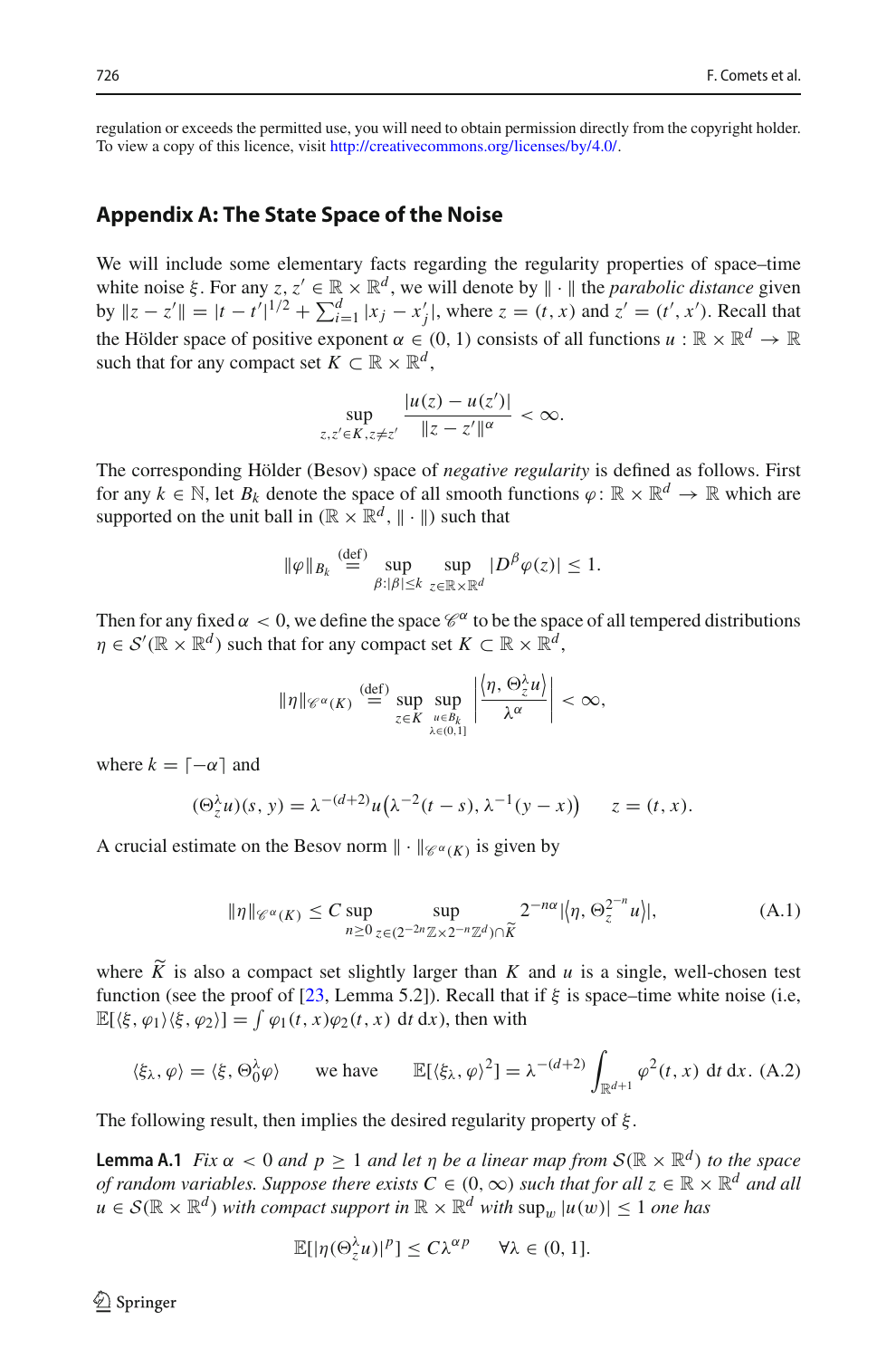*Then there exists a random distribution*  $\widetilde{\eta}$  *in*  $S'(\mathbb{R} \times \mathbb{R}^d)$  *such that for all*  $\alpha' < \alpha - \frac{(d+2)}{p}$ *and compact set K ,*

$$
\mathbb{E}\big[\|\widetilde{\eta}\|_{\mathscr{C}^{\alpha'}(K)}^p\big] < \infty \quad \text{and } \eta(u) = \widetilde{\eta}(u) \quad a.s.
$$

Below we will provide a short sketch of the proof of Lemma [A.1.](#page-13-0) First note that since for any  $p \geq 1$ ,  $\mathbb{E}[|\langle \xi_{\lambda}, \varphi \rangle|^p] \leq C_p \mathbb{E}[\langle \xi_{\lambda}, \varphi \rangle^2]^{p/2}$ , then Lemma [A.1](#page-13-0) and [\(A.2\)](#page-13-1) imply that  $\xi$  has regularity  $\mathscr{C}^{-\frac{d}{2}-1-\delta}$  for any  $\delta > 0$ .

**Sketch of proof of Lemma [A.1](#page-13-0)** We follow the proof of Theorem [\[6](#page-14-6), Theorem 2.7] which is based on the arguments of [\[23](#page-15-21), Lemma 5.2] which builds on the classical approach of proving Kolmogorov continuity theorem. Note that if  $\mathbb{R} \ni t \mapsto X(t)$  is continuous, then

$$
\sup_{\substack{s,t\in[-1,1]\\s\neq t}}\frac{|X(s)-X(t)|}{|s-t|^{\alpha'}}\leq C\sup_{k\geq 0}\sup_{s\in 2^{-k}\mathbb{Z}\cap[-1,1)}2^{k\alpha'}|X(s+2^{-k})-X(s)|,
$$

implying further

$$
\left(\sup_{\substack{s,t\in[-1,1]\\s\neq t}}\frac{|X(s)-X(t)|}{|s-t|^{\alpha'}}\right)^p
$$
\n
$$
\leq C^p \sup_{k\geq 0} \sup_{s\in 2^{-k}\mathbb{Z}\cap[-1,1)} 2^{kp\alpha'}|X(s+2^{-k})-X(s)|^p
$$
\n
$$
\leq C^p \sum_{k\geq 0} \sup_{s\in 2^{-k}\mathbb{Z}\cap[-1,1)} 2^{kp\alpha'}|X(s+2^{-k})-X(s)|^p.
$$

Now taking expectation, we obtain

$$
\mathbb{E}\bigg[\bigg(\sup_{\substack{s,t\in[-1,1]\\s\neq t}}\frac{|X(s)-X(t)|}{|s-t|^{\alpha'}}\bigg)^p\bigg]\n\leq C^p\sup_{\substack{s,t\in[-1,1]\\s\neq t}}\bigg(\frac{1}{|t-s|^{\alpha p}}\mathbb{E}\big(|X(s)-X(t)^p\big)\bigg)\sum_{k\geq 0}2^k2^{k\alpha'p}2^{-k\alpha p}.
$$

Given the crucial estimate  $(A.1)$  we can follow the above guiding philosophy of replacing the supremum on the right hand side of  $(A.1)$  and summing the geometric series.

# **References**

- <span id="page-14-1"></span>1. Alberts, T., Khanin, K., Quastel, J.: The intermediate disorder regime for directed polymers in dimension 1+1. Ann. Probab. **42**, 1212–1256 (2014)
- <span id="page-14-2"></span>2. Alberts, T., Khanin, K., Quastel, J.: The continuum directed random polymer. J. Stat. Phys. **154**, 305–326 (2014)
- <span id="page-14-0"></span>3. Bertini, L., Giacomin, G.: Stochastic Burgers and KPZ equations from particle systems. Commun. Math. Phys. **183**(3), 571–607 (1997)
- <span id="page-14-3"></span>4. Caravenna, F., Sun, R., Zygouras, N.: The two-dimensional KPZ equation in the entire subcritical regime. Ann. Probab. [arXiv:1812.03911](http://arxiv.org/abs/1812.03911)
- <span id="page-14-5"></span>5. Carmona, P., Hu, Y.: On the partition function of a directed polymer in a Gaussian random environment. Prob. Theory Relat. Fields **124**, 431–457 (2002)
- <span id="page-14-6"></span>6. Chandra, A., Weber, H.: Stochastic PDEs, regularity structures and interacting particle systems Ann. Fac. Sci. Toulouse Math. **26**, 847–909 (2017)
- <span id="page-14-4"></span>7. Chatterjee, S., Dunlap, A.: Constructing a solution of the (2 + 1)-dimensional KPZ equation. Ann. Probab. arXiv preprint. [arXiv:1809.00803](http://arxiv.org/abs/1809.00803)